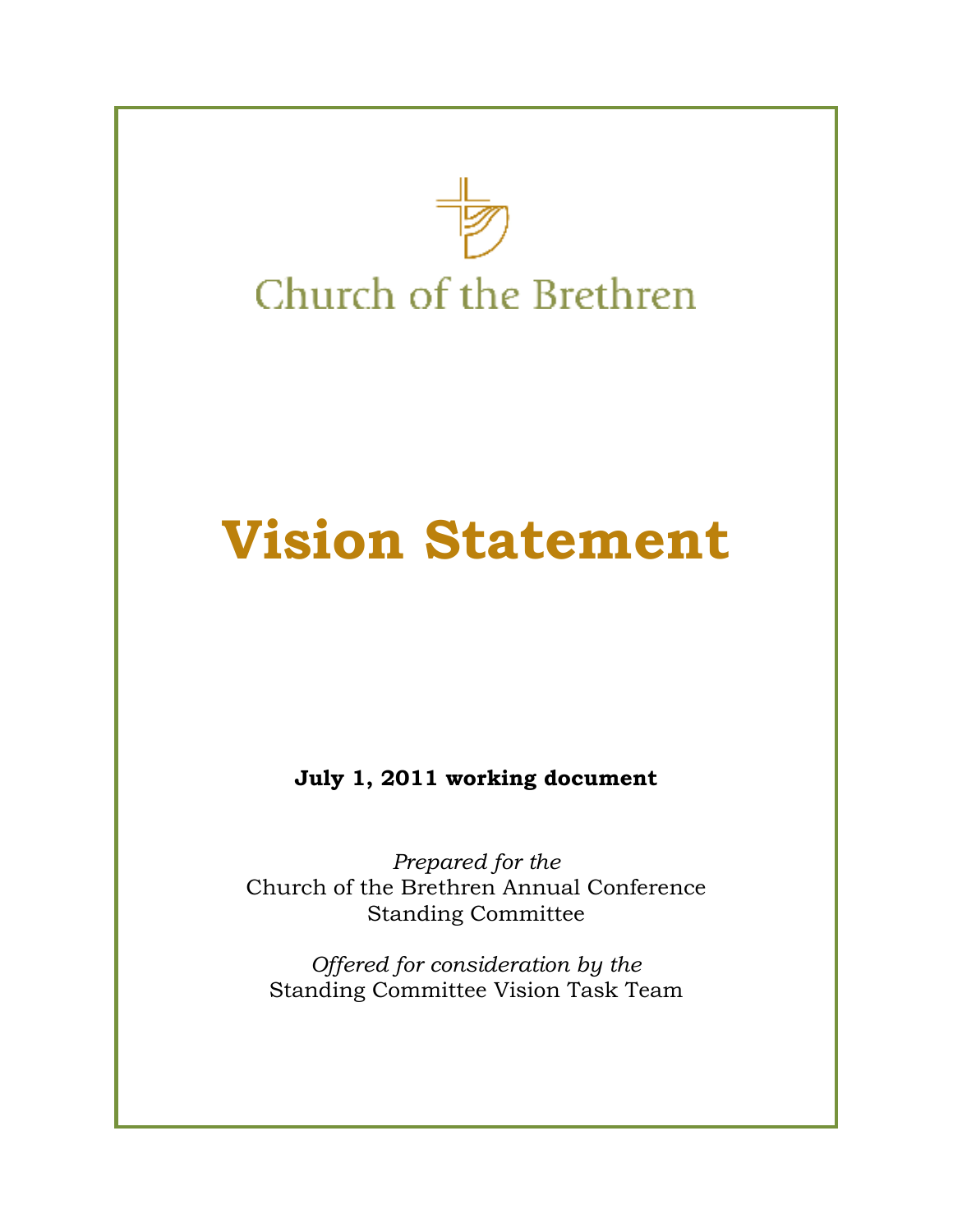# **Table of Contents**

| Introduction                                                                                                  | 3                          |
|---------------------------------------------------------------------------------------------------------------|----------------------------|
| Vision Statement                                                                                              | 5                          |
| Vision Statement Description                                                                                  | 6                          |
| Living into the Vision                                                                                        | 10                         |
| Study Guide<br>Session 1<br>Session 2<br>Session 3<br>Session 4                                               | 11<br>12<br>16<br>19<br>22 |
| <b>Implementation Suggestions</b><br><b>Standing Committee</b><br>Denominational agencies<br><b>Districts</b> | 26                         |
| Congregations<br>Individuals                                                                                  | 27                         |
| <b>Expanded Scripture References</b>                                                                          | 28                         |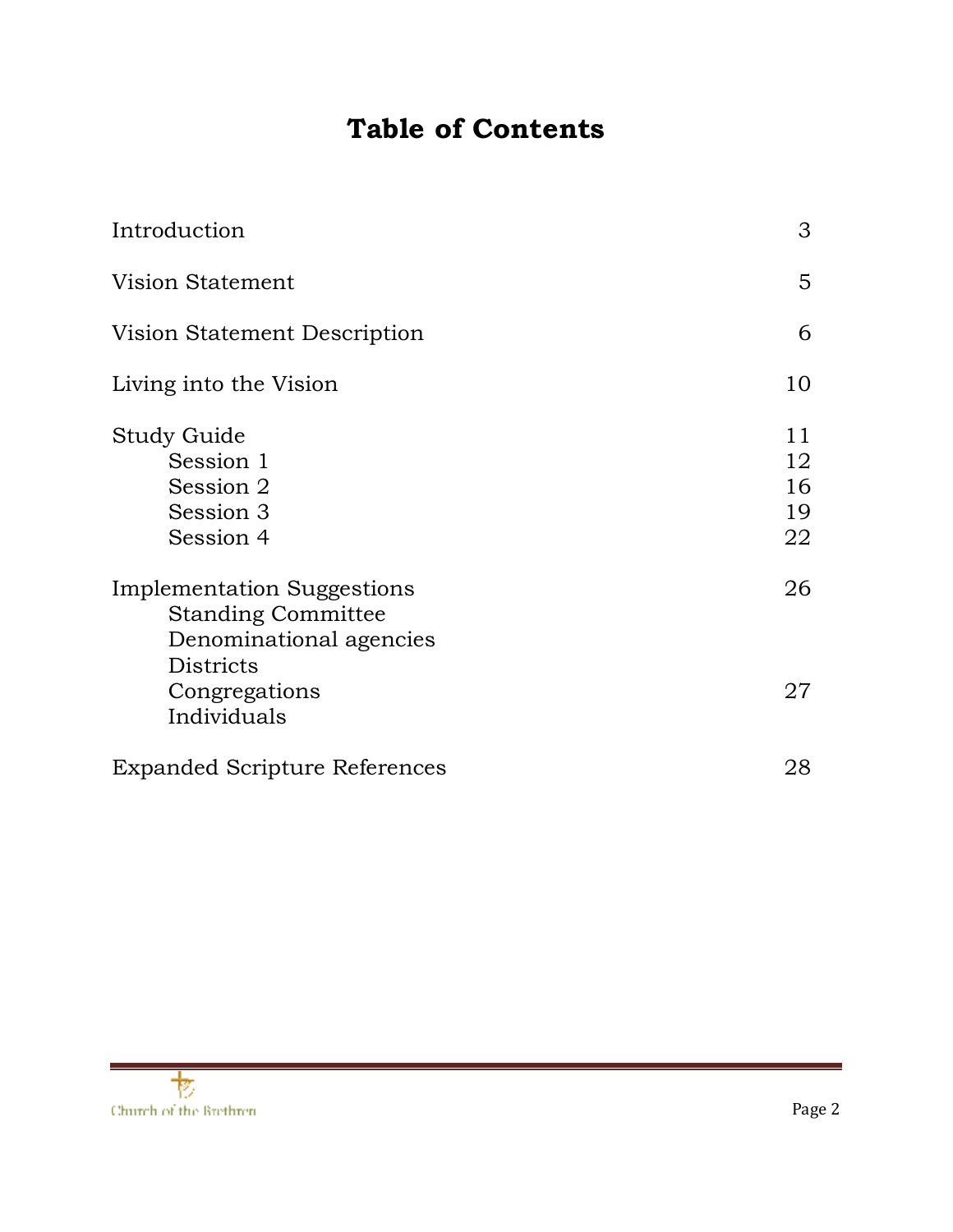# **Introduction**

The Standing Committee is responsible for guiding the Church of the Brethren into God's vision for its future. The idea of a denominational committee to assist the Standing Committee in articulating this vision was suggested by the Leadership Team and the Inter-Agency Forum (IAF). Those two groups took the proposal to the 2009 Standing Committee which gave it an enthusiastic endorsement and asked that the committee be instituted as soon as possible.

The Church of the Brethren has not had long range planning for the whole church since the former Goals and Budget Committee of the General Board was discontinued in the restructuring of the 1990s. Since that time, each Church of the Brethren agency has developed strategic plans and ethos statements, applicable only to their agency.

In 2009 a Vision Committee was appointed by Standing Committee with the hope that they might formulate some visionary concepts that could provide a more unified direction as the denomination moves ahead. The Vision Committee was asked to project broad visionary strokes for the church. The task did not include setting goals or directing the mission and program of Church of the Brethren agencies, districts, congregations or individuals, but rather directed the Vision Committee to articulate a vision that would provide broad, cohesive and compelling language about God's desire for the Church of the Brethren.

Specifically, the purpose of the Vision Committee has been to prepare a document that presents vision and general directions for denominational mission for the rest of this decade. Eight persons were chosen to serve as the Vision Committee, four selected by the 2009 Standing Committee and one each appointed by the agencies (Church of the Brethren, Bethany Theological Seminary, Brethren Benefit Trust, and On Earth Peace). The committee was asked to bring a report to the 2011 Standing Committee who will then bring a recommendation to the 2012 Annual Conference. This document is intended to fulfill the responsibilities of the Vision Committee.

The work of the Vision Committee began immediately upon appointment in 2009 and has included a variety of activities including: soliciting and listening to input from individuals, congregations, districts and agencies; drafting and receiving input on an original statement; drafting a replacement statement, receiving feedback and editing the current vision statement; developing the resources and perspectives outlined in this document. The Vision Committee met in person three times and numerous additional times via telephone conference call. Jim Hardenbrook was asked by the committee to serve as chair. The Annual Conference Office provided valuable administrative support.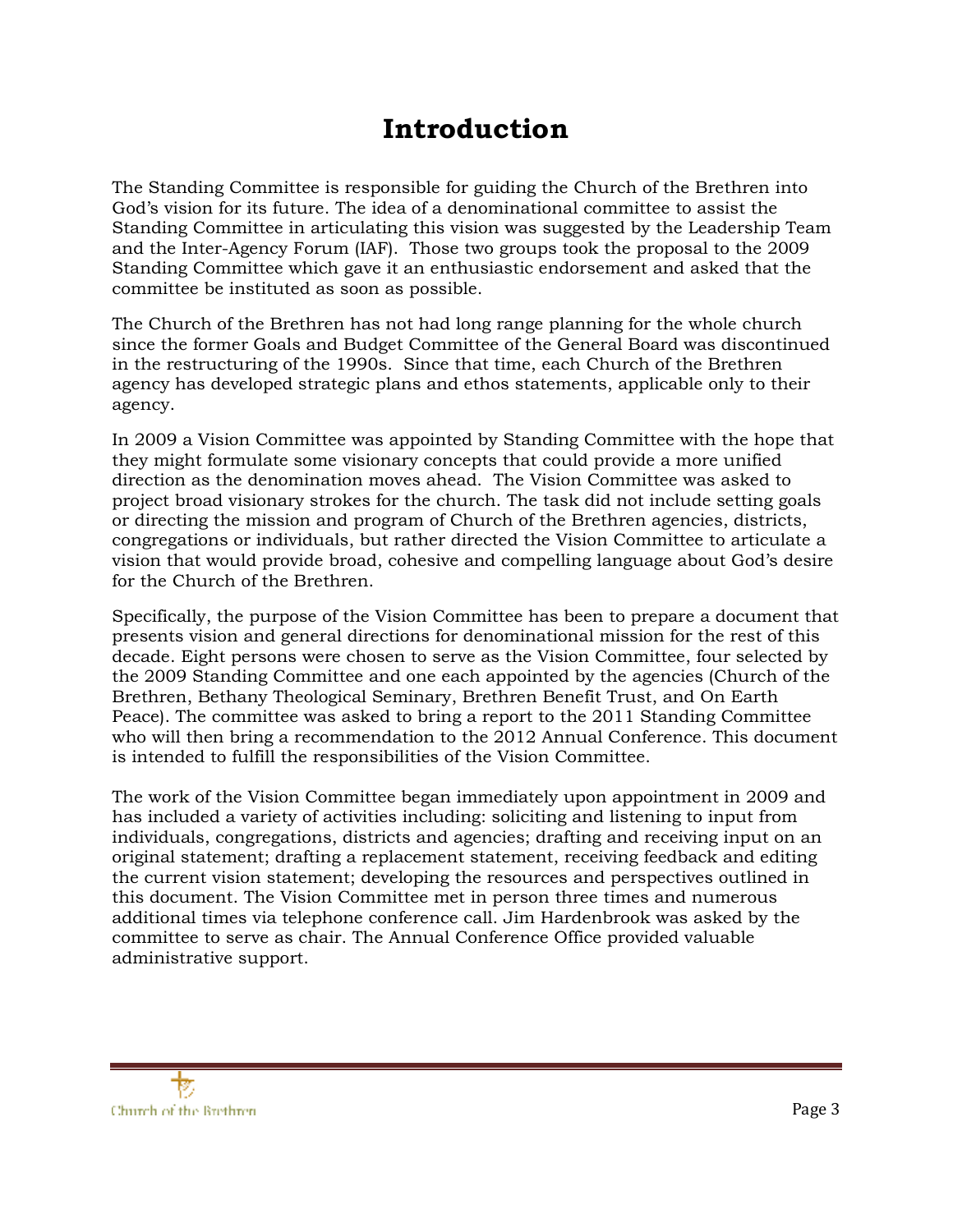This document is intended for Standing Committee. While some sections of this document may readily be distributed to agencies, districts, congregations and individuals, the audience that the Vision Committee had in mind when writing this document was primarily the Standing Committee itself. The Vision Committee fully expects that the Standing Committee will carefully edit and adapt any material intended for purposes beyond its own use.

We submit this vision for the Church of the Brethren with prayers for continued attentiveness to God's guidance for the future.

Members of the Vision Committee:

 Jim Hardenbrook, chair (Standing Committee) Bekah Houff (Standing Committee) David Sollenberger (Standing Committee) Frances Beam (Standing Committee) Steven Schweitzer (Bethany Theological Seminary) Donna Forbes Steiner (Brethren Benefit Trust) Jordan Blevins (On Earth Peace/Church of the Brethren)\* Joel Gibbel (On Earth Peace)\* Jonathan Shively (Church of the Brethren)

\*As the result of conflict of interest precipitated by a change in employment during his work on the committee, Jordan Blevins was replaced by Joel Gibbel as the On Earth Peace representative but continued to serve on the committee.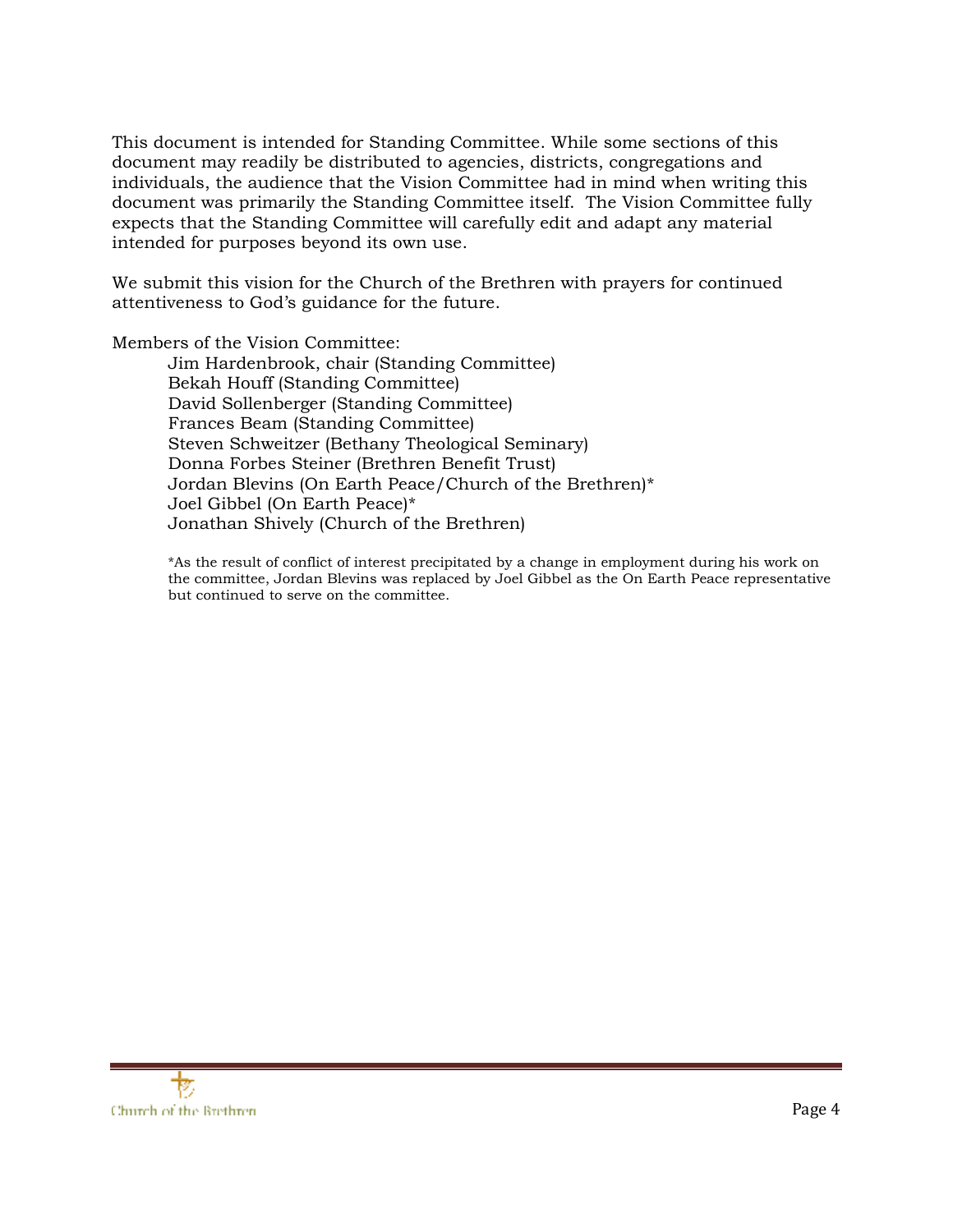# **Vision Statement**

Through Scripture, Jesus calls us to live as courageous disciples by word and action: To surrender ourselves to God, To embrace one another, To express God's love for all creation.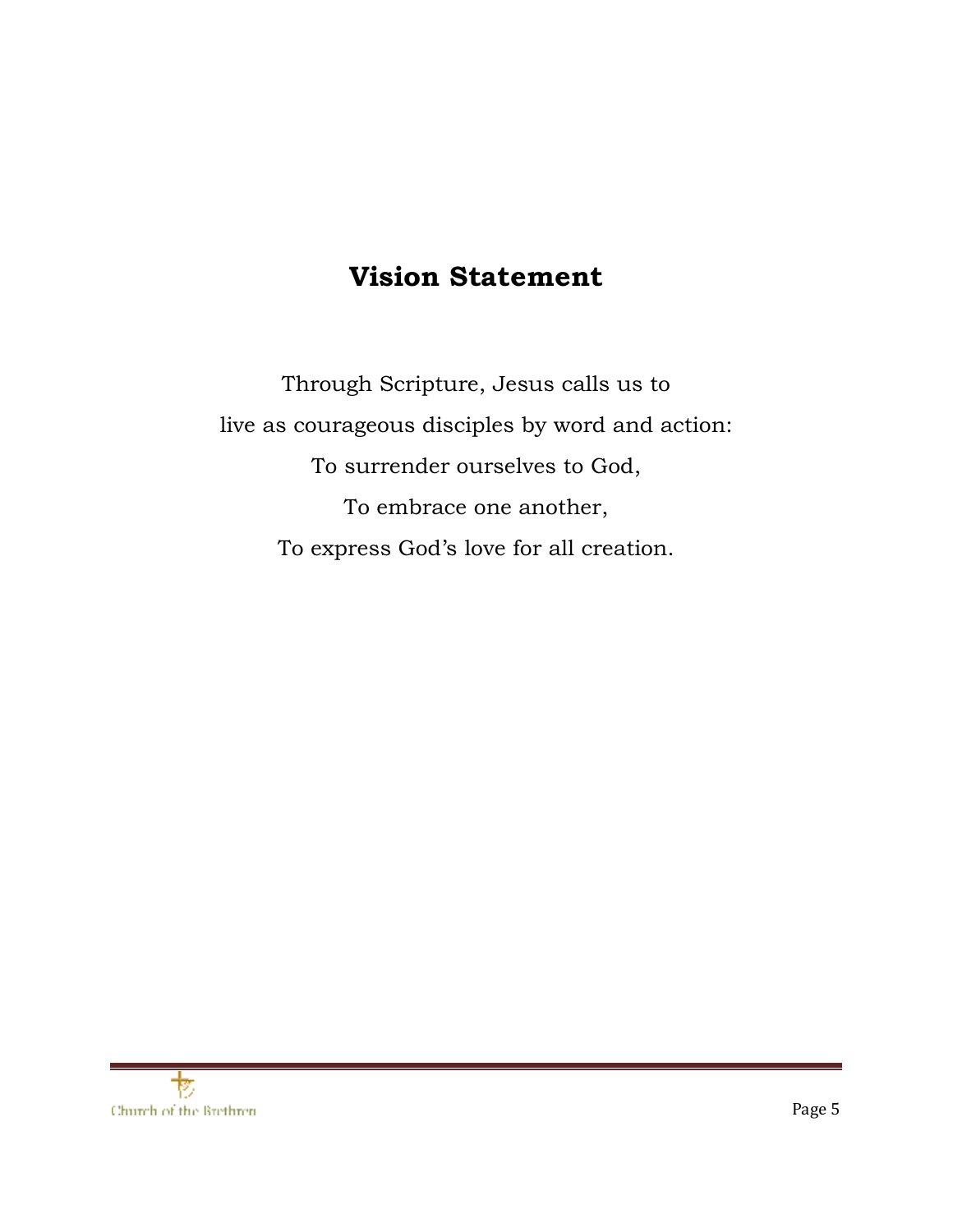# **Vision Statement Description**

(The following four pages provide descriptive support for the words of the vision statement itself.)

# *Through Scripture, Jesus calls us to live as courageous disciples by word and action:*

**We affirm our commitment to Jesus Christ**, as revealed through Scripture and through our openness to the Holy Spirit. Rejecting the world's expectations for us, we courageously choose to imitate the life and ministry of Jesus, who makes peace, serves and is served by others, and reconciles all of humanity to God.

**We are a people born out of Bible study**, taking the Word of God seriously and using it as a lens by which we evaluate our current practice of faith and behavior. We are called to be radical in extending the mission that Jesus began. Doing so puts the church out of step with the world, yet in continuity with Jesus' teaching. Jesus demonstrates God's radical love and grace for us, and calls us to love others as God loves us.

**We must strive to be faithful in both word and action**. We are called to speak and act in ways that manifest God's reconciling love. We acknowledge both are expressed differently in each of us.

**Biblical texts:** Luke 4:14-30; John 20:19-31; Daniel 3:1-18; Matthew 5:3-11; Colossians 3:17; James 2:14-26; 1 Peter 2:11-12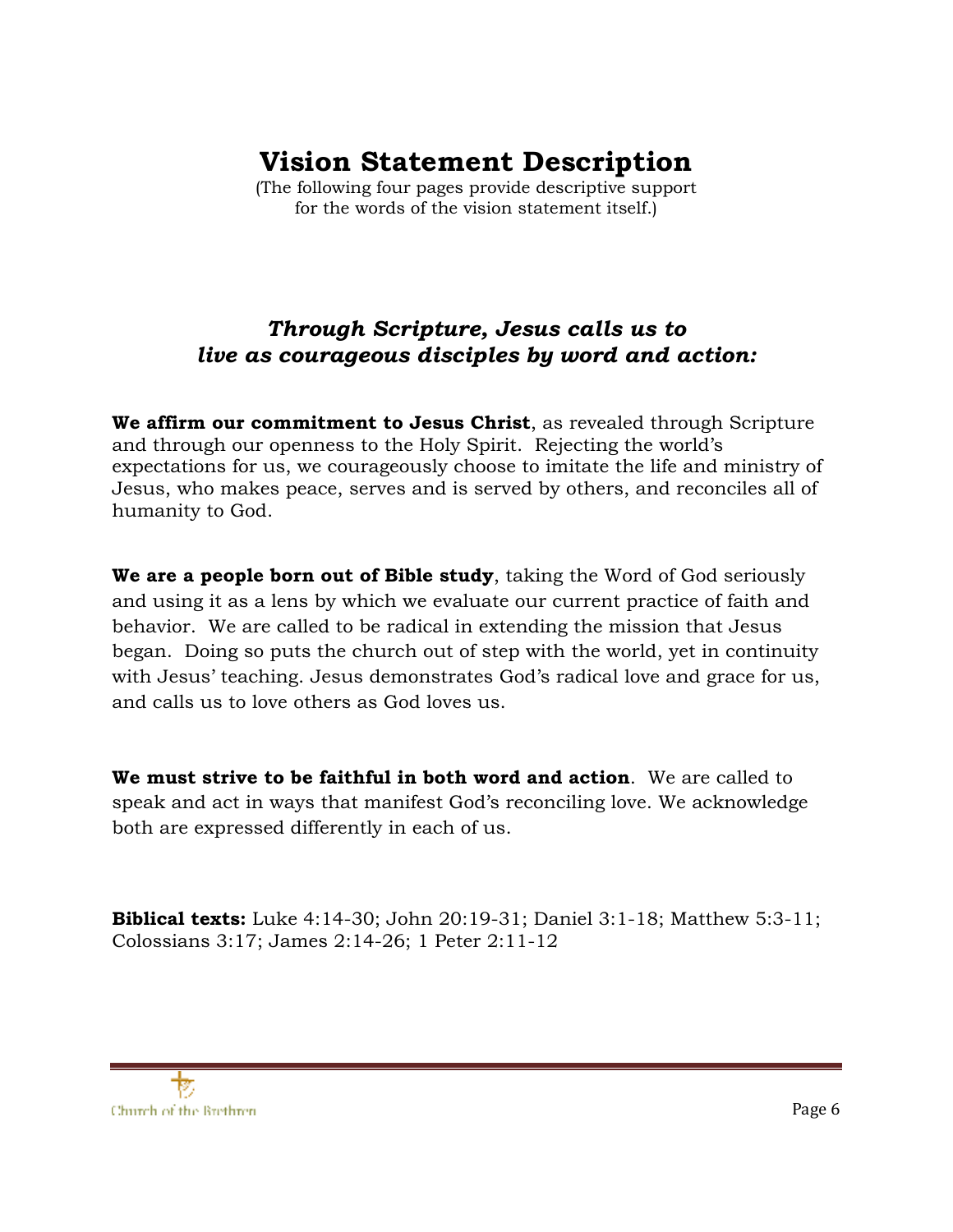# *To surrender ourselves to God,*

**Surrendering ourselves to God means we trust God**. Led by the Spirit, we are called to count the cost of discipleship, relinquishing the need for power and control. By doing so, we are empowered beyond ourselves. By surrendering to God's love, we are set apart as recipients and messengers of God's love, holiness and grace.

**In a world of anxiety and fear, we trust** God's ability to transform us. Relying on God rather than our own ability, we pursue another way of living. As we practice continued openness to God's activity, we engage the world of mystery and hope that is the kingdom of God.

**We surrender ourselves to God** knowing that this requires confession and repentance, both individually and corporately. We acknowledge our need for God, accepting the grace of God and living out of it. We expect God to work in ways beyond our attempts to limit the presence and work of God.

**Biblical texts:** Psalm 146; Matthew 6:25-34 // Luke 12: 22-34; Luke 5:1-11; Matthew 16:24-28 // Mark 8:34-9:1 // Luke 9:23-27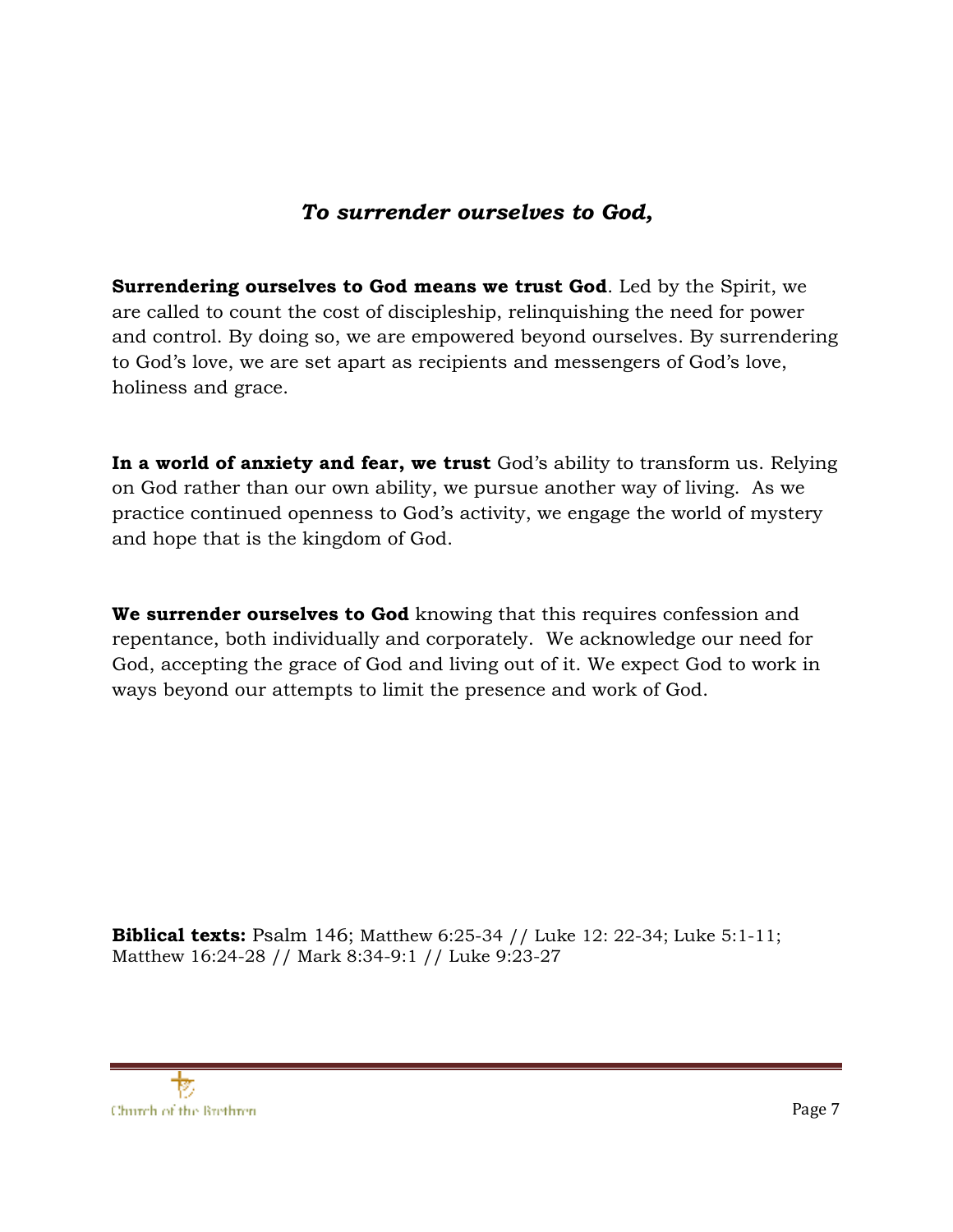# *To embrace one another,*

**Embraced by God's love we acquire a new identity**, formed in us as we find our story in the midst of God's story.

**As a result of this new identity, we are called to love one another** as God has loved us, unconditionally, full of grace. We must forgive one another as Christ forgave us. We recognize the divine gift of unity. This unity in Jesus Christ, as revealed through Scripture and through our openness to the Holy Spirit, is not of our own making. This unity is not a result of uniformity of belief and practice; rather it is a unity marked by openness and inclusiveness to all people. We find space in the kingdom for one another's gifts, gifts that are being used for the good of the body.

**In the spirit of Matthew 18**, we are accountable to one another, and we live out the priesthood of all believers, while calling appropriate leadership, recognizing that there are a variety of gifts, that combine for the common good, and collectively build up the body. We pray for one another, advocate justice for one another, bear one another's burdens, build one another up, and listen to one another without judgment.

**Biblical texts:** Genesis 50:15-21; John 15:1-17; Romans 12:9-21; Ephesians 4:25- 5:20; Colossians 3:11-17; 1 Peter 4:7-11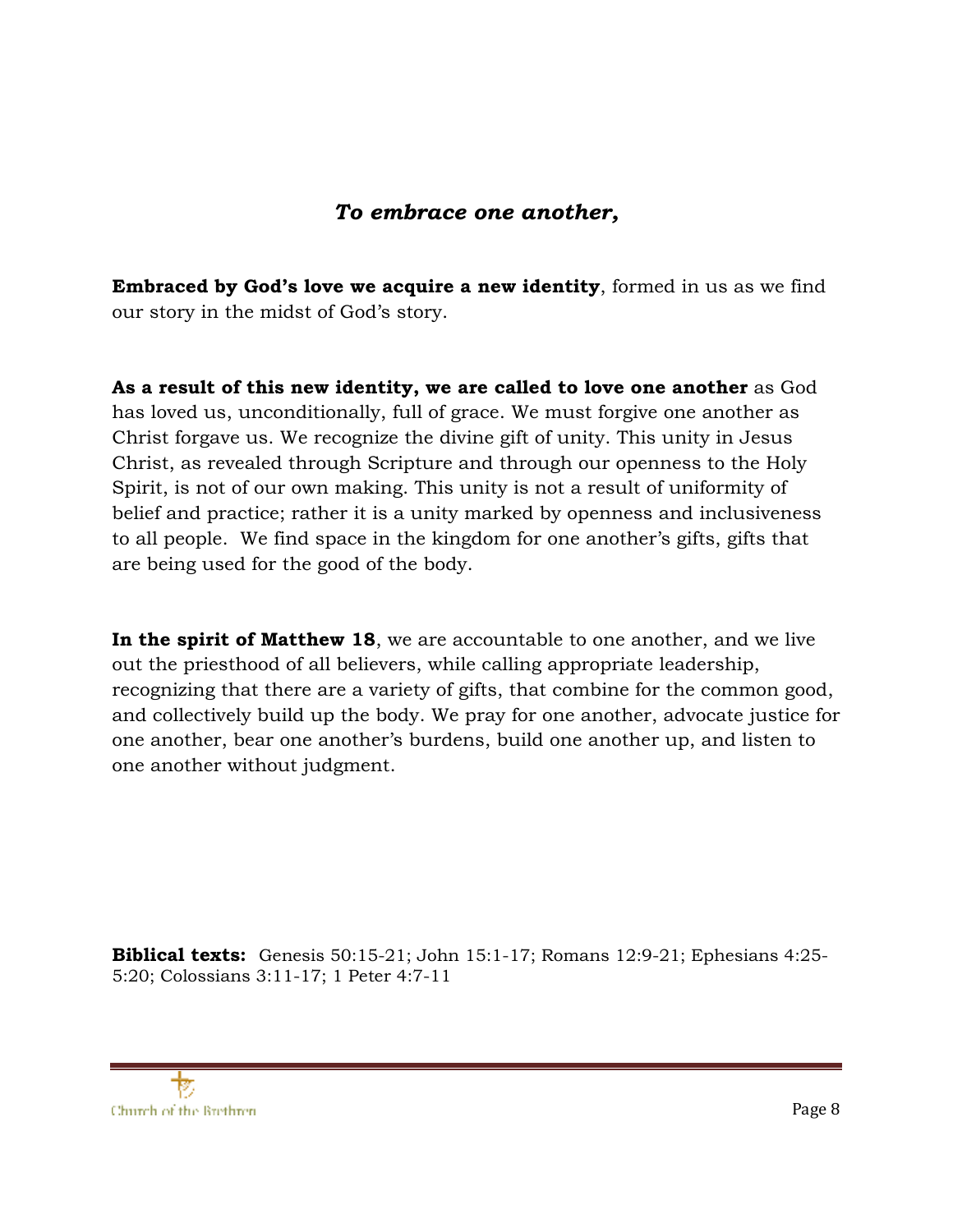# *To express God's love for all creation.*

**God loves the whole world**. Jesus came into the world to save it, not to condemn it. God expresses love even to those who are antagonistic to God. Jesus' prayer in John 17 expresses his desire that the world might know that God has sent him. God expresses love for all people, as well as the rest of creation.

**The commands for us to love** are based on who God is and who God loves. Service, peacemaking, evangelism, and care for creation are some ways we express God's love. The Great Commission (Matthew 28:18-20) speaks of making disciples and the Sermon on the Mount (Matthew  $5 - 7$ ) gives practical guidance for loving one another, two inseparable dimensions of expressing God's love. The messages of the prophets are filled with images of re-creation, the hope that the world will be transformed.

**We confess our struggle with our place of privilege** and with the responsibility to express God's love for the whole world. We struggle with the complexities of our culture as they are manifest in political, social, economic, and religious systems. In the midst of this struggle we must depend upon God's love and grace, as we boldly live into God's vision of peace and shalom, whether globally or in our own homes and neighborhoods. Having surrendered to God and embraced one another, we are free to express God's love for all creation.

**Biblical texts:** Genesis 1:24-31; Leviticus 25:8-24; Psalm 36:5-6; John 3:16-17; Romans 8:18-25; Revelation 21:1-5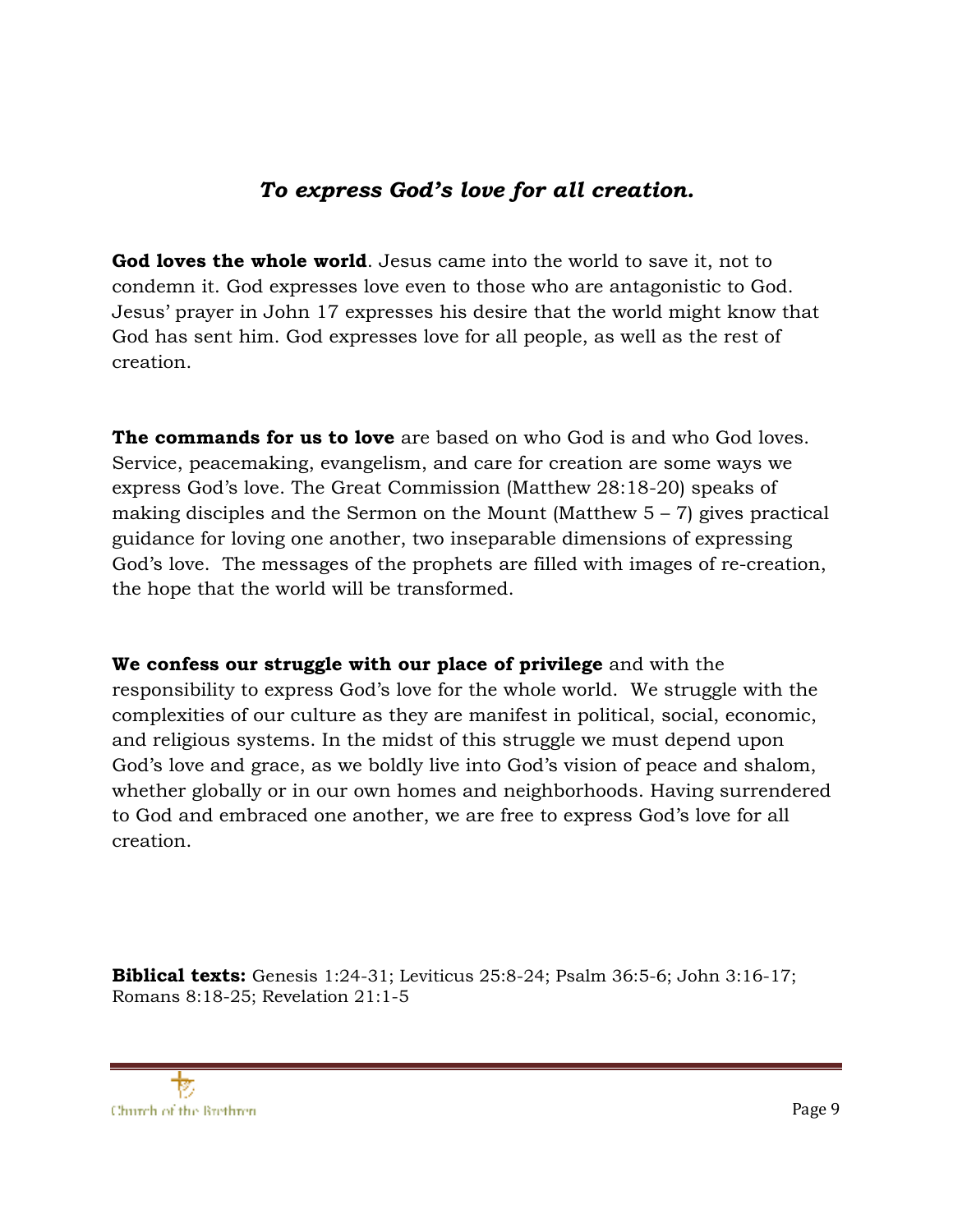# **Living Into the Vision**

Members of a community of faith who seek to live as courageous disciples, surrender themselves to God, embrace one another and express God's love, must decide what form that living will take. It's one thing to articulate abstract and lofty platitudes about what we hear God calling us to do and be; it's quite another thing to consider how closely our practices mirror this vision and to envision what our lives might look like if we embraced this vision.

As Brethren, we believe that the Holy Spirit works through us as we discern God's will in community. In order to understand what this vision means for us, and the way we are called to live it out, members of the Church of the Brethren community must intentionally engage and interact with this vision. Such interaction will take many forms, including personal devotional time, church school classes or small group studies, congregational events, or discussions at the church-wide agency level by a board or large gathering.

The focus for discussion and discernment will seek to discover what God is already doing in the world, what God needs from us, how we can put our words into action, and whether this vision is consistent with both a Brethren understanding of faith and our openness to an unfolding future. In short, each part of our faith family - individuals, congregations, districts and agencies - are called to engage this vision and consider how it impacts life both individually and corporately. To simply read the vision statement and then go about our routine church practices without considering what it calls us to do and become is to deny God's vision for an authentic faith marked by active discipleship.

To live faithfully into the vision requires trust in God and hope for a renewing future. It also requires vulnerability and a willingness to engage hard questions about ourselves and our life together. If articulating this vision is to have any impact in our lives together, it will require intentional leadership from Standing Committee and humble presence to it by all of us.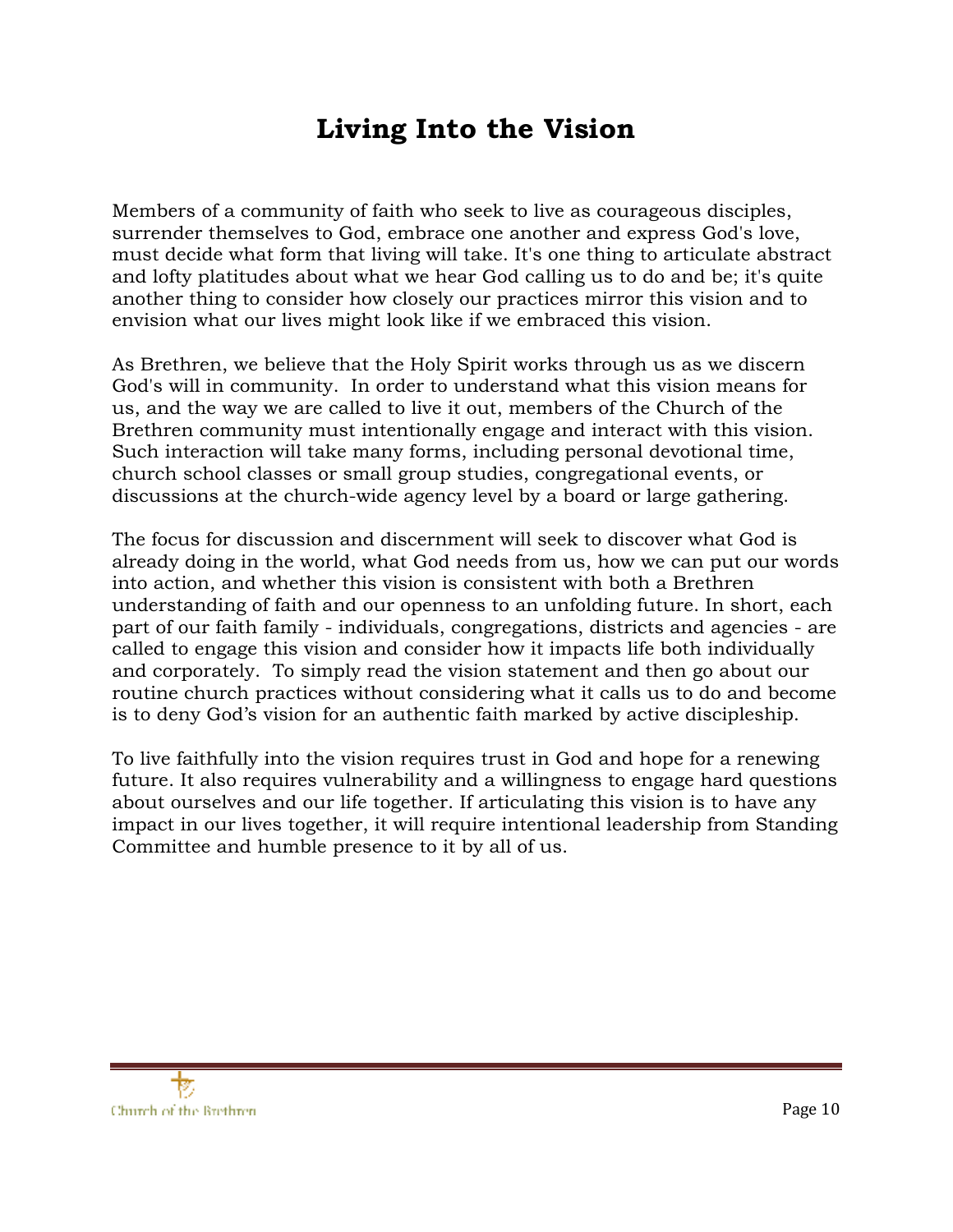# **Study Guide**

The study sessions that follow are intended to help us learn together. Learning does not assume an abandonment of our beliefs and practices, but it does presume a testing of them. Learning requires disturbing our assumptions and comfortable patterns of engaging the world. We should, therefore, expect to be challenged, encouraged, and compelled by engaging the resources and questions on our own and in partnership with one another.

How does learning disturb us? Consider the words of Jesus. Are they words of comfort? Words of challenge? Words of inspiration? More often than not his words had one or more of these affects on his disciples, church leaders and people in the crowd. How do the words of Jesus resonate with you today? With your congregation? With our denomination? With the world?

What if we invited one of our founders into the conversation? Consider the words and lifestyle of Alexander Mack. How welcome would those views be in your congregation today? If someone were to enter your life and share the concerns and guidance offered by Mack, how would they be received?

The following outline is provided to assist you in your study, discernment and active engagement with the vision. It is divided into four study sessions. Each session engages one line of the vision statement and is divided into sections based on the descriptive paragraphs introduced on pages six through nine. Your study will be guided by questions for interaction with the vision statement, its descriptive paragraphs, and related Biblical references.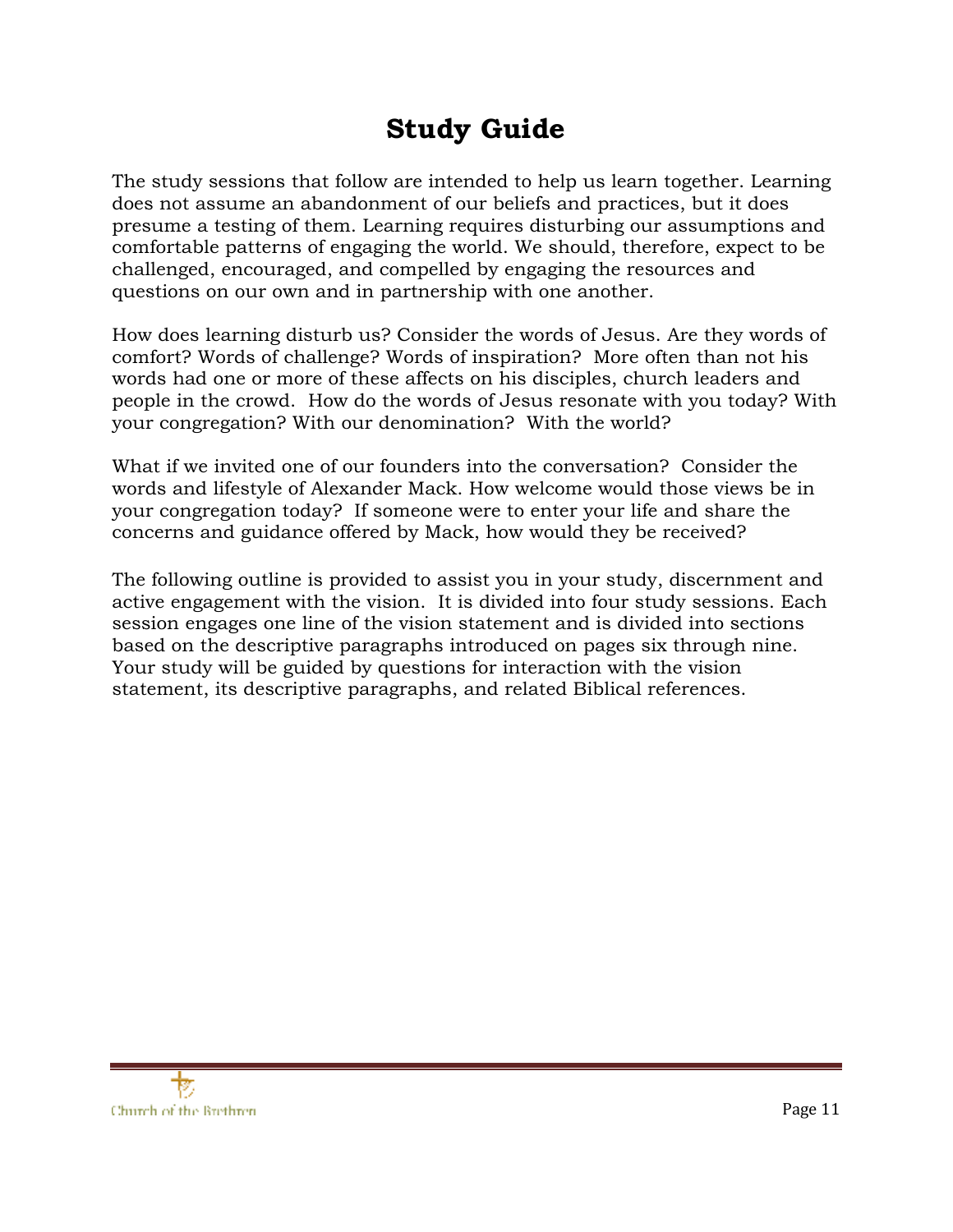# **Session 1**

# **Read the vision statement out loud**. **Consider** the **first** line of the statement:

### **Vision Statement line one**

*Through Scripture, Jesus calls us to live as courageous disciples by word and action:* 

# **Descriptive paragraph**

**We affirm our commitment to Jesus Christ**, as revealed through Scripture and through our openness to the Holy Spirit. Rejecting the world's expectations for us, we courageously choose to imitate the life and ministry of Jesus, who makes peace, serves and is served by others, and reconciles all of humanity to God.

**Discussion:** We affirm our commitment to Jesus Christ, as revealed through Scripture and through our openness to the Holy Spirit.

- 1. What does it mean to rely on Scripture?
- 2. Identify issues and challenges confronting both your personal life and your congregational life that have been informed by interaction with Scripture.
- 3. Would you consider yourself a courageous disciple? Why or why not?
- 4. Where in your life are you called to be courageous?
- 5. Consider what the world's expectations are for you. How does that differ from what God expects from you?
- 6. In what circumstances does imitating the life and ministry of Jesus put you at odds with the world, your community, your country or even your family?

# **Engage the Biblical texts**

Read Daniel 3: 16-18 and consider what you hear God calling you to do, in light of the faithfulness of Shadrach, Meshach and Abednego. What message is God giving to our community through this Scripture text?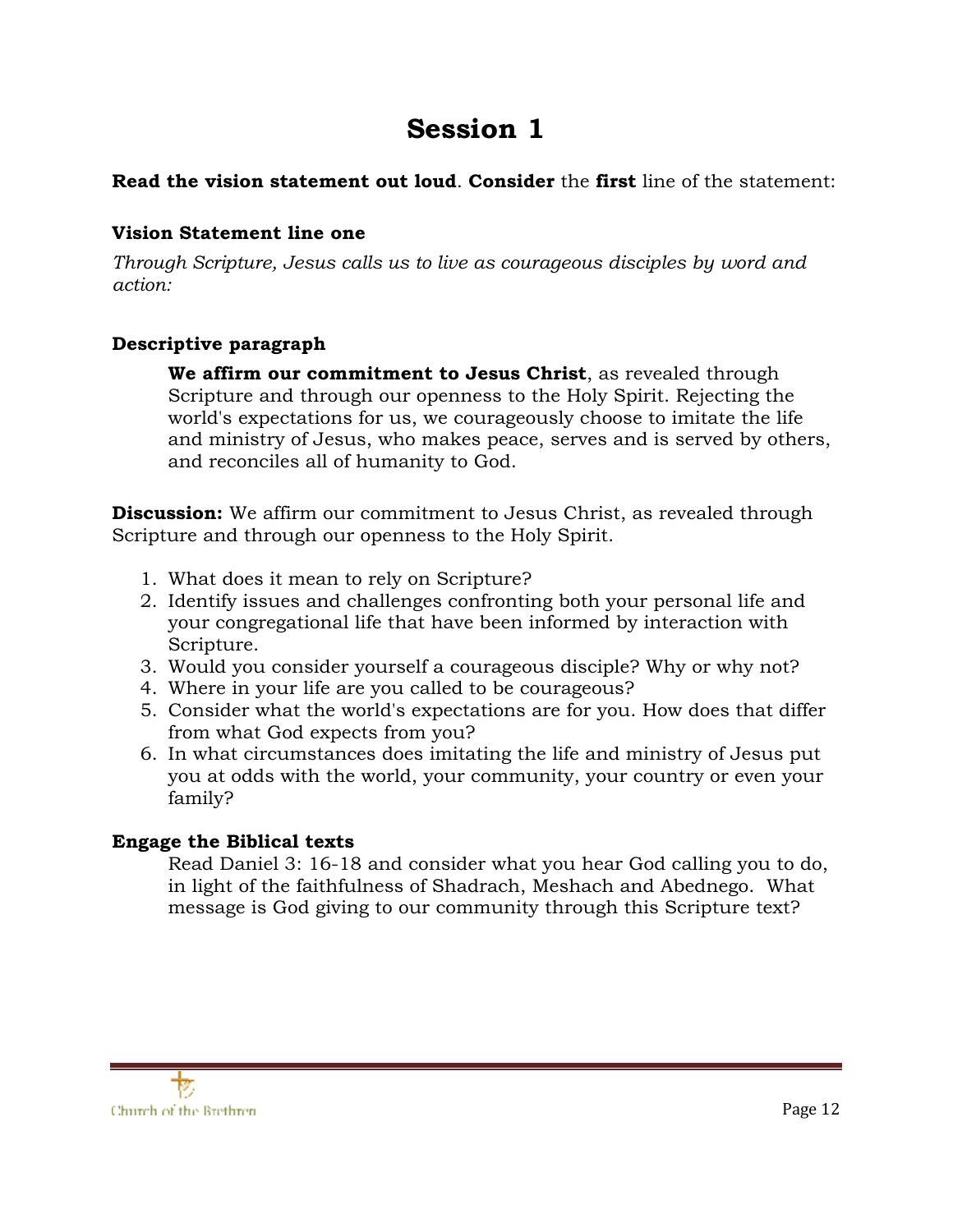**Discussion:** Rejecting the world's expectations for us, we courageously choose to imitate the life and ministry of Jesus, who makes peace, serves and is served by others, and reconciles all of humanity to God.

- 1. Do you have a role in reconciling all of humanity to God?
- 2. What are you or your congregation doing to make peace, serve people and reconcile others to God?
- 3. If we imitate Jesus' life and ministry, for example, what does that say about our obligation to evangelize?
- 4. What steps could you take to be more effective in helping to reconcile unchurched people in your community - your friends and neighbors - to God? What roadblocks get in your way, and how can they be removed?
- 5. What other discipleship practices contribute to the reconciliation of humanity to God?
- 6. Do you see reconciliation of humanity to God as something that's part of your vision as a disciple of Jesus Christ? Why or why not?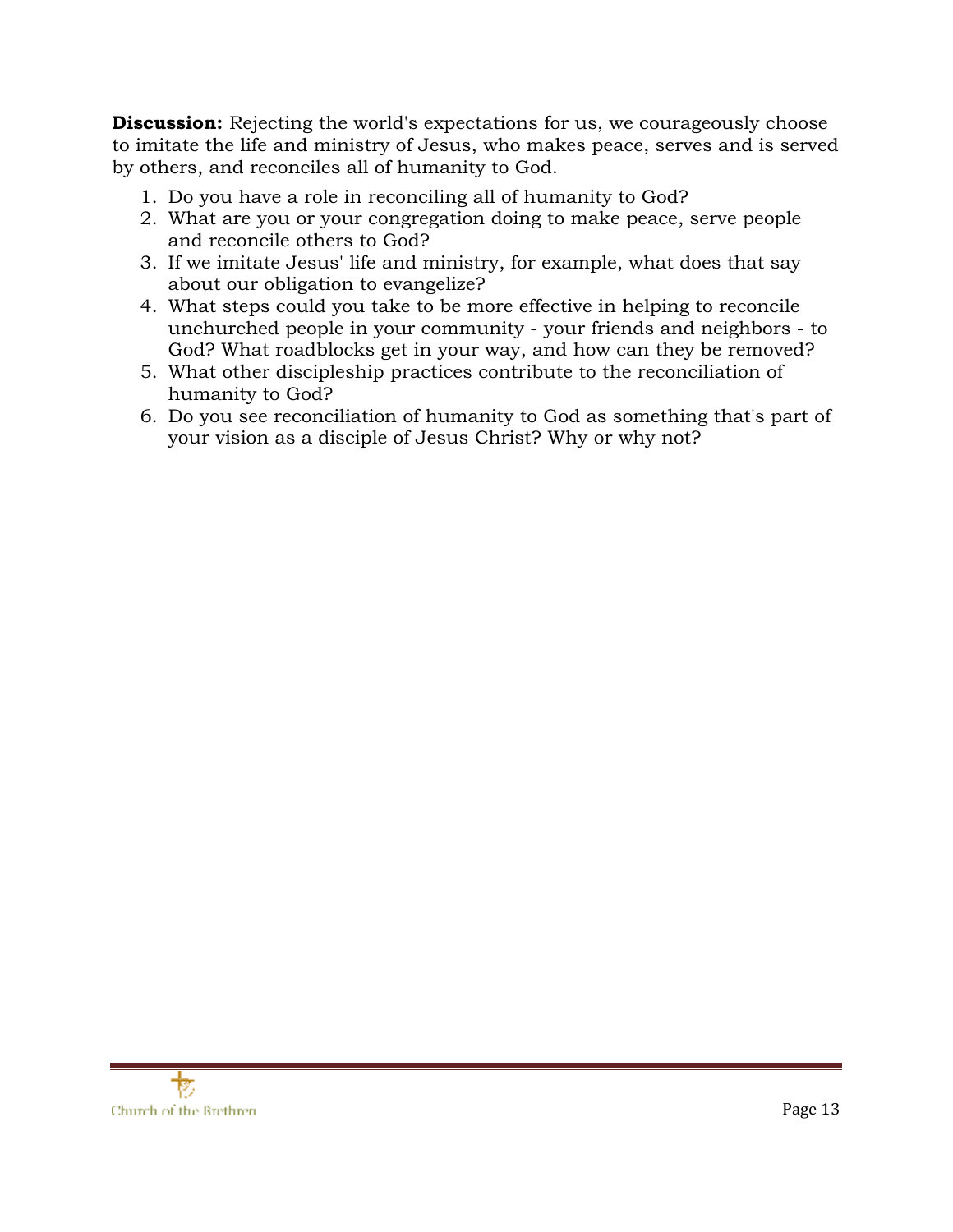### **Vision Statement line one**

*Through Scripture, Jesus calls us to live as courageous disciples by word and action:* 

# **Descriptive paragraph**

**We are a people born out of Bible study,** taking the Word of God seriously and using it as a lens by which we evaluate our current practice of faith and behavior. We are called to be radical in extending the mission that Jesus began. Doing so puts the church out of step with the world, yet in continuity with Jesus' teaching. Jesus demonstrates God's radical love and grace for us, and calls us to love others as God loves us.

#### **Discussion**

- 1. How do you or your congregation make decisions?
- 2. In what circumstances do you use the Bible as a lens by which to evaluate your behavior?
- 3. Describe a time when your engagement with Scripture caused you to view another person, an issue, or a challenge differently.
- 4. What does the phrase, "radical discipleship" mean to you?
- 5. When was the last time you were criticized for advocating a position or taking an action that you felt was necessary in order to be consistent with your understanding of your faith?
- 6. In what ways do you demonstrate God's radical love and grace for others?
- 7. Share a time when you offered grace to someone. In retrospect, was it the right choice? Why or why not?
- 8. How do you balance grace and judgment as a child of a grace-filled God?

# **Engage the Biblical texts**

Read Luke 4:14-30, and consider what you hear God calling you to do. What questions do you have of the text? What isn't clear to you? How did the Scripture text challenge you? How did the Scripture text inspire you?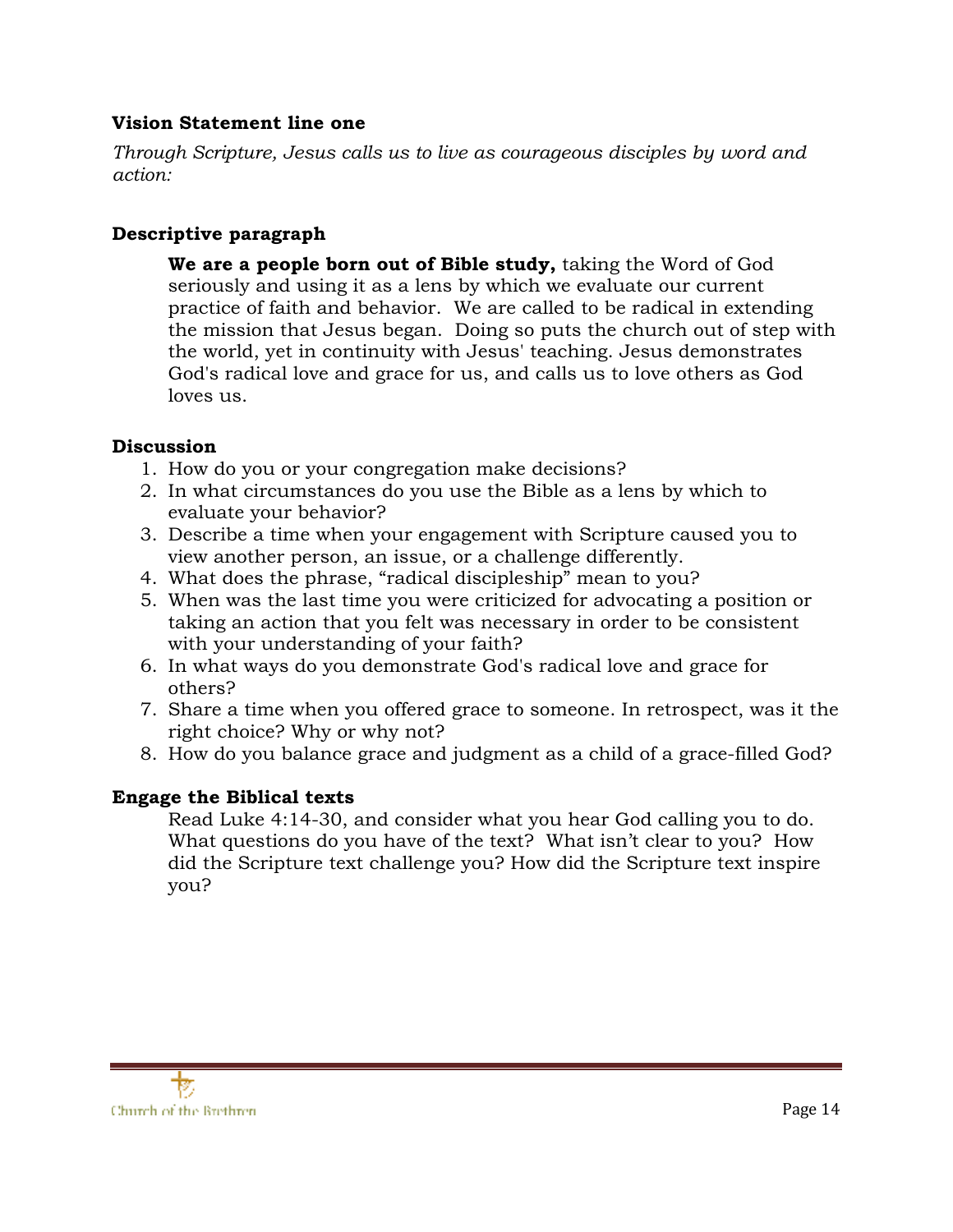#### **Vision Statement line one**

*Through Scripture, Jesus calls us to live as courageous disciples by word and action:* 

# **Descriptive paragraph**

**We must strive to be faithful in both word and action.** We are called to speak and act in ways that manifest God's reconciling love. We acknowledge both are expressed differently in each of us.

#### **Discussion**

- 1. Does your discipleship more often take the form of words or actions? What are the obstacles keeping you from being effective in each of those realms? Do you want to overcome those obstacles?
- 2. How would your life be different if you were more effective in sharing Christ with either words or actions? What would your friends think?

# **Engage the Biblical texts**

Read John 20: 19-31 and consider what you hear God calling you to do. What questions do you have of the text? What isn't clear to you? How did this Scripture text challenge you? How did the Scripture text inspire you?

**Next Session:** Agree to read and reflect on the second line of the vision statement before the next meeting.

# **Close with prayer for discernment.**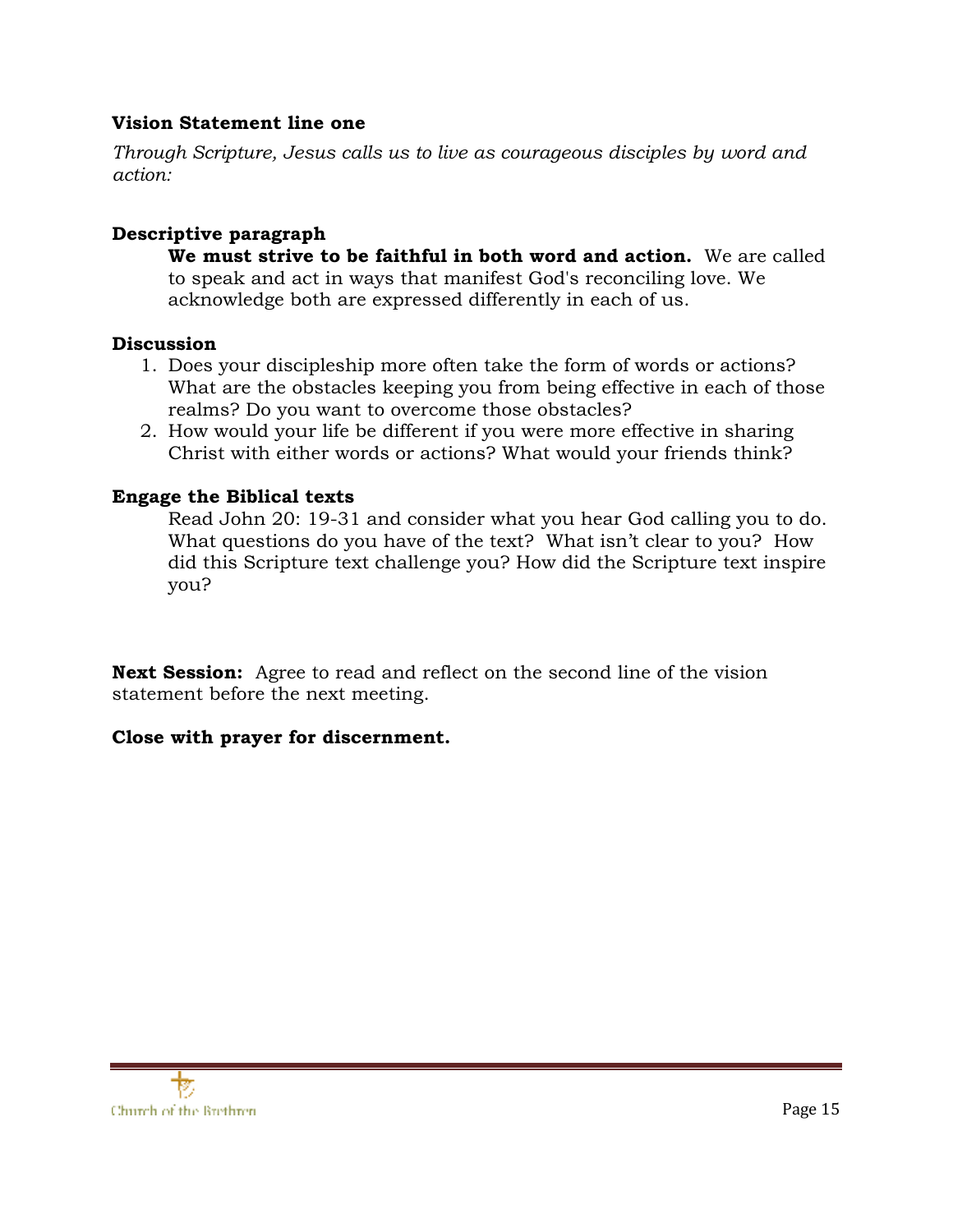# **Session 2**

#### **Read the vision statement out loud**. **Consider** the **second** line of the statement:

#### **Vision Statement line two**

*To surrender ourselves to God,* 

# **Vision Statement description**

**Surrendering ourselves to God means we trust God.** Led by the Spirit, we are called to count the cost of discipleship, relinquishing the need for power and control. By doing so, we are empowered beyond ourselves. By surrendering to God's love, we are set apart as recipients and messengers of God's love, holiness and grace.

#### **Discussion**

- 1. What are your reactions to the descriptive paragraph?
- 2. In what way have you surrendered yourself to God?
- 3. What motivates you to surrender yourself to God?
- 4. What are the problems associated with the concept of "surrender"?
- 5. Do you view "surrender" as a positive or negative position? Is your view different when it's God to whom you are surrendering? If so, in what way?
- 6. How do we count the cost of discipleship?
- 7. When in your life have you had to count the cost of discipleship in order to be faithful? Was the cost worth it?
- 8. What does "surrender to God's love" look like for you?
- 9. What are the ways in which you are both a recipient and a messenger of God's love, holiness and grace?

# **Engage the Biblical texts**

Read Psalm 146 and consider what you hear God calling you to do. What message is God giving to our community through this text?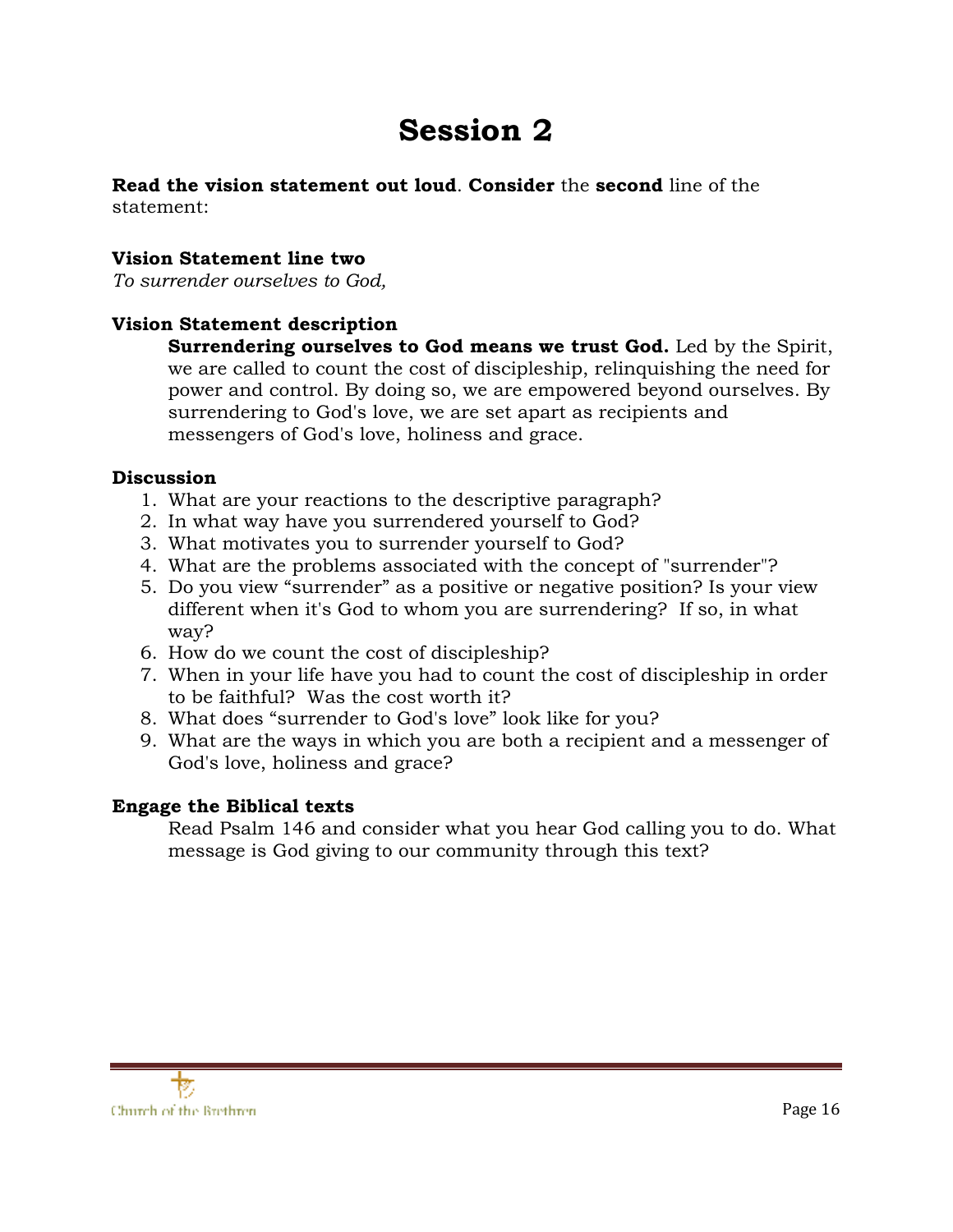#### **Vision Statement line two**

*To surrender ourselves to God,* 

#### **Vision Statement description**

**In a world of anxiety and fear, we trust** God's ability to transform us. Relying on God rather than our own ability, we pursue another way of living. As we practice continued openness to God's activity, we engage the world of mystery and hope that is the kingdom of God.

#### **Discussion**

- 1. How do anxiety and fear keep you from trusting God's ability to transform you?
- 2. Consider a time when you relied more heavily on your own abilities rather than on God. How would you define the kingdom of God?
- 3. What elements of mystery are there within the kingdom of God? What elements of hope?
- 4. How content are you to live within the mystery of God?
- 5. Do you have a need to have all your questions answered about God, or are you open to the idea that some questions may be unanswerable?
- 6. How do you practice openness to the activity of God?

#### **Engage the Biblical texts**

Read Matthew 6:25-34 and consider what you hear God calling you to do. Were you challenged by this text? How? What questions do you have of the Scripture text? What isn't clear to you? How do you see this Scripture relating to the vision statement description?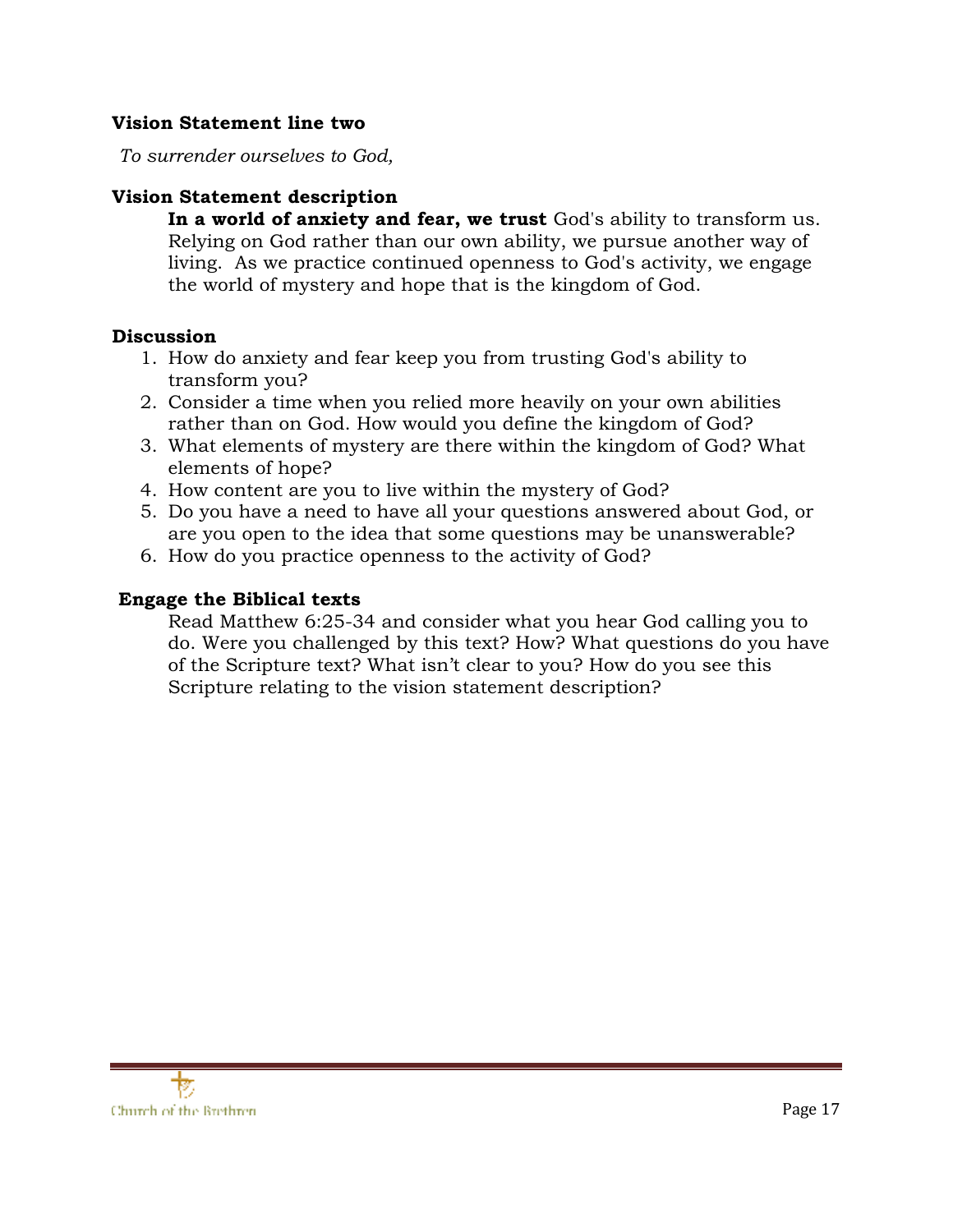#### **Vision Statement line two**

*To surrender ourselves to God,* 

# **Vision Statement description**

**We surrender ourselves to God** knowing that this requires confession and repentance, both individually and corporately. We acknowledge our need for God, accepting the grace of God and living out of it. We expect God to work in ways beyond our attempts to limit the presence and work of God.

#### **Discussion**

- 1. What part do confession and repentance play in your relationship with God?
- 2. Does confession draw you closer to or push you further away from God? In what way?
- 3. Is confession purely a private matter, or can congregations, groups and institutions benefit from confession? If so, what form would that take?
- 4. In what ways do you find yourself setting limits on the presence and work of God?
- 5. How can you or your congregation foster an attitude of expectation regarding God's presence?

# **Engage the Biblical texts**

Read Luke 5:1-11 and consider what you hear God calling you to do. What message is God giving to our community through this text?

**Next Session:** Agree to read and reflect on line three of the vision statement before the next meeting.

# **Close with prayer for discernment.**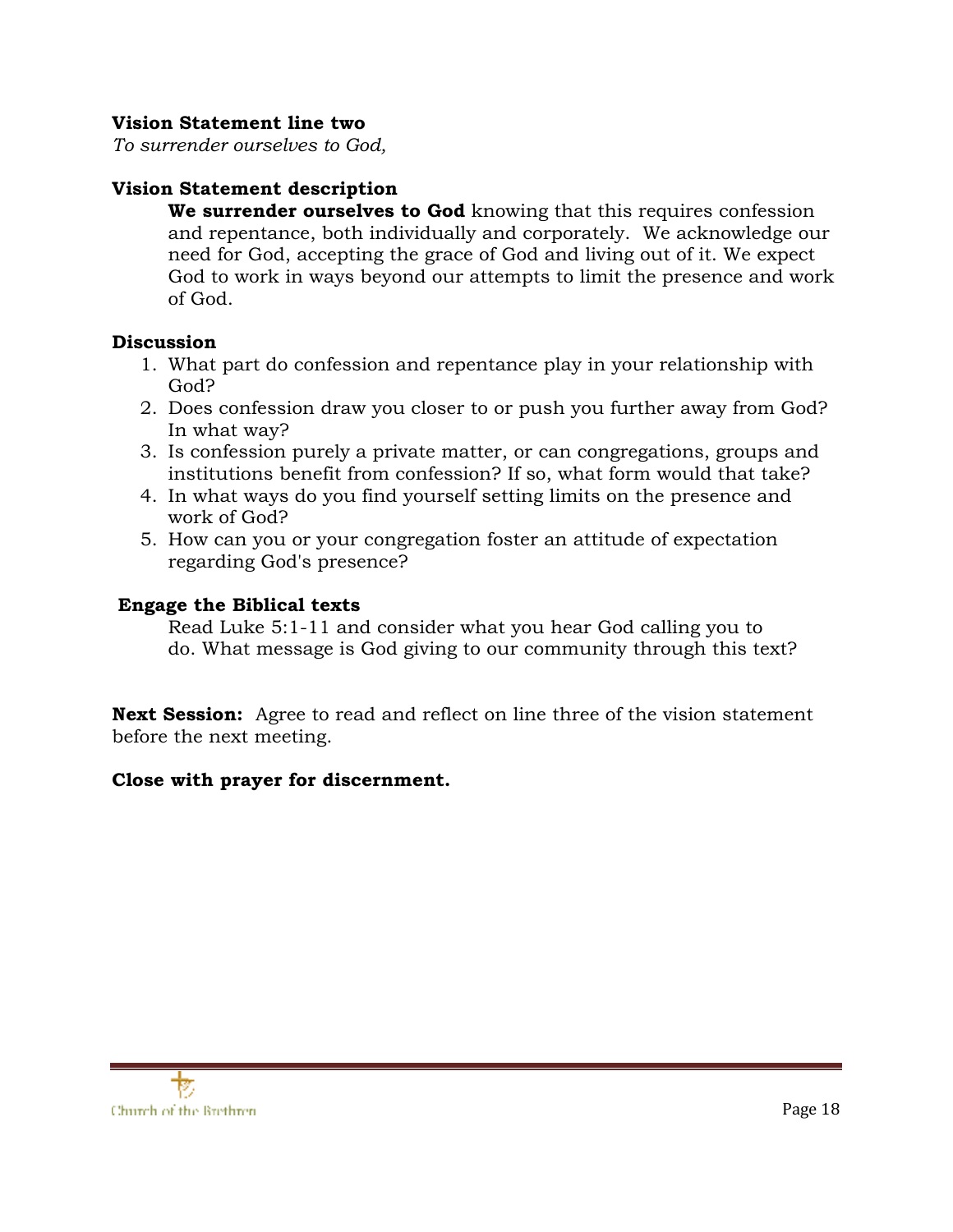# **Session 3**

 **Read the vision statement out loud**. **Consider** the **third** line of the statement:

#### **Vision Statement line three**

*To embrace one another* 

#### **Vision Statement Description**

**Embraced by God's love, we acquire a new identity,** formed in us as we find our story in the midst of God's story. As a result of this new identity, we are called to love one another as God has loved us, unconditionally, full of grace. We must forgive one another as Christ forgave us.

#### **Discussion**

- 1. What does it mean to be embraced by God's love?
- 2. What is this new identity that is formed as we find our story in the midst of God's story?
- 3. How much of a role does God's love for you play in your embracing of another?
- 4. What does embracing one another look like in your congregation? In your life?
- 5. What keeps you from loving unconditionally and grace-fully?
- 6. How does forgiveness connect with embracing one another?

# **Engage the Biblical texts**

Read Genesis 50:15-21 and consider what you hear God calling you to do. Were you challenged by this text? How? What questions do you have of the Scripture text? What isn't clear to you? How do you see this Scripture relating to this part of the vision statement?

Read John 15: 1-17 and consider the same questions.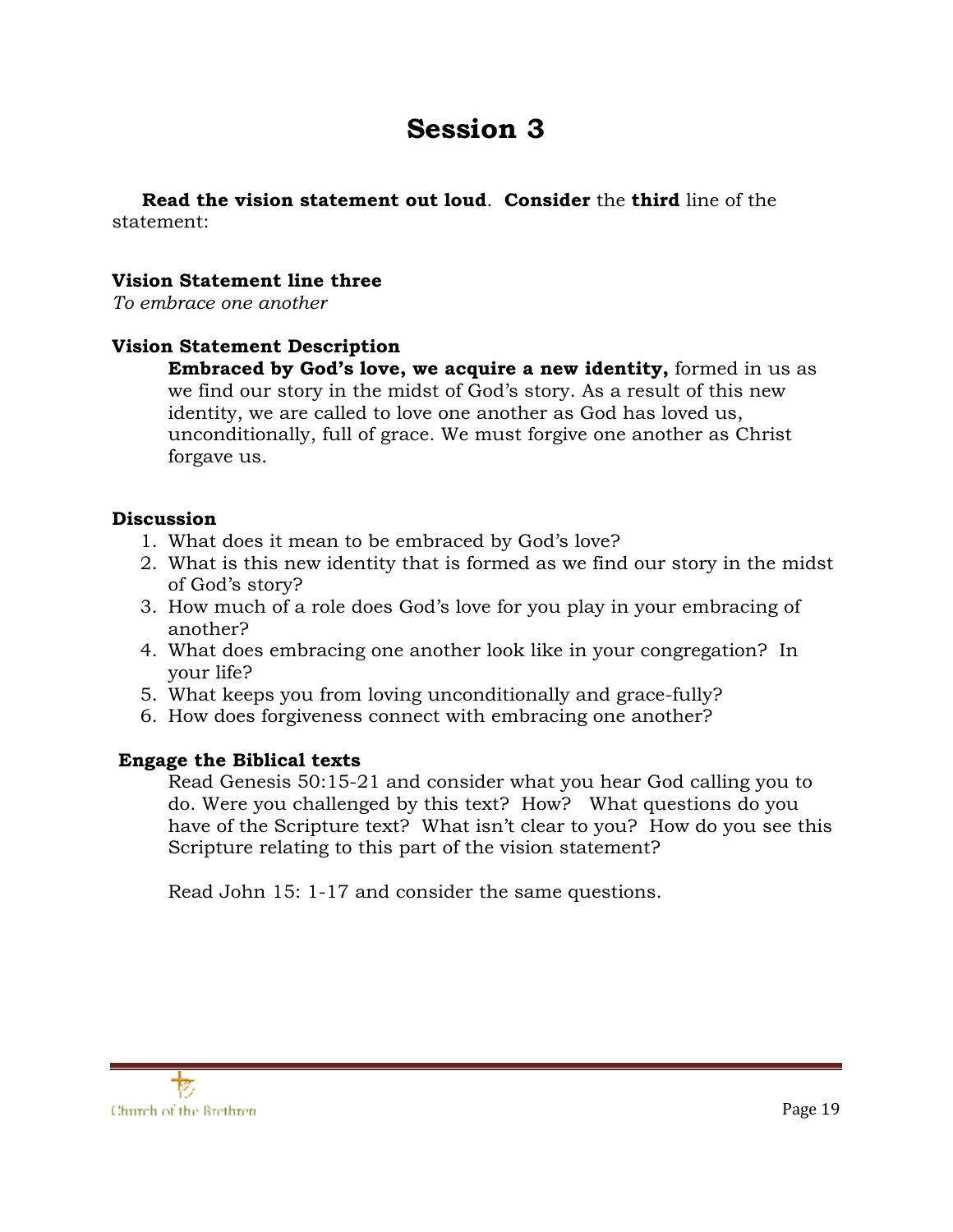# **Vision Statement line three**

*To embrace one another* 

# **Vision Statement Description**

**We recognize the divine gift of unity.** This unity in Jesus Christ, as revealed through Scripture and through our openness to the Holy Spirit, is not of our own making. This unity is not a result of uniformity of belief and practice; rather it is a unity marked by openness and inclusiveness to all people. We find space in the kingdom for one another's gifts, gifts that are being used for the good of the body.

#### **Discussion**

- 1. What is the difference between unity and uniformity?
- 2. How important is it to you that your brothers and sisters in Christ agree with (a specific) interpretation of Scripture, or one understanding of discipleship? Must this be your way?
- 3. Is there leeway in your acceptance of differing Christian interpretations and practices within your congregation? If so, how much?
- 4. Do you expect uniformity among basic understandings of Brethren beliefs and practices within the denomination?
- 5. At what points do you feel uniformity must exist in order to live in harmony with other Brethren?
- 6. What are the issues where you feel unity is required within the denomination?
- 7. Have you ever experienced a situation in the church where you felt your gifts weren't appreciated? How did that make you feel?
- 8. Have you ever excluded someone because you felt his or her gift wasn't appropriate?
- 9. Are some people's gifts inappropriate? What is the Scriptural basis for your position?

# **Engage the Biblical texts**

Read Romans 12:9-21 and consider what you hear God calling you to do. Were you challenged by this text? How? What questions do you have of the Scripture text? What isn't clear to you? How do you see this Scripture relating to this part of the vision statement?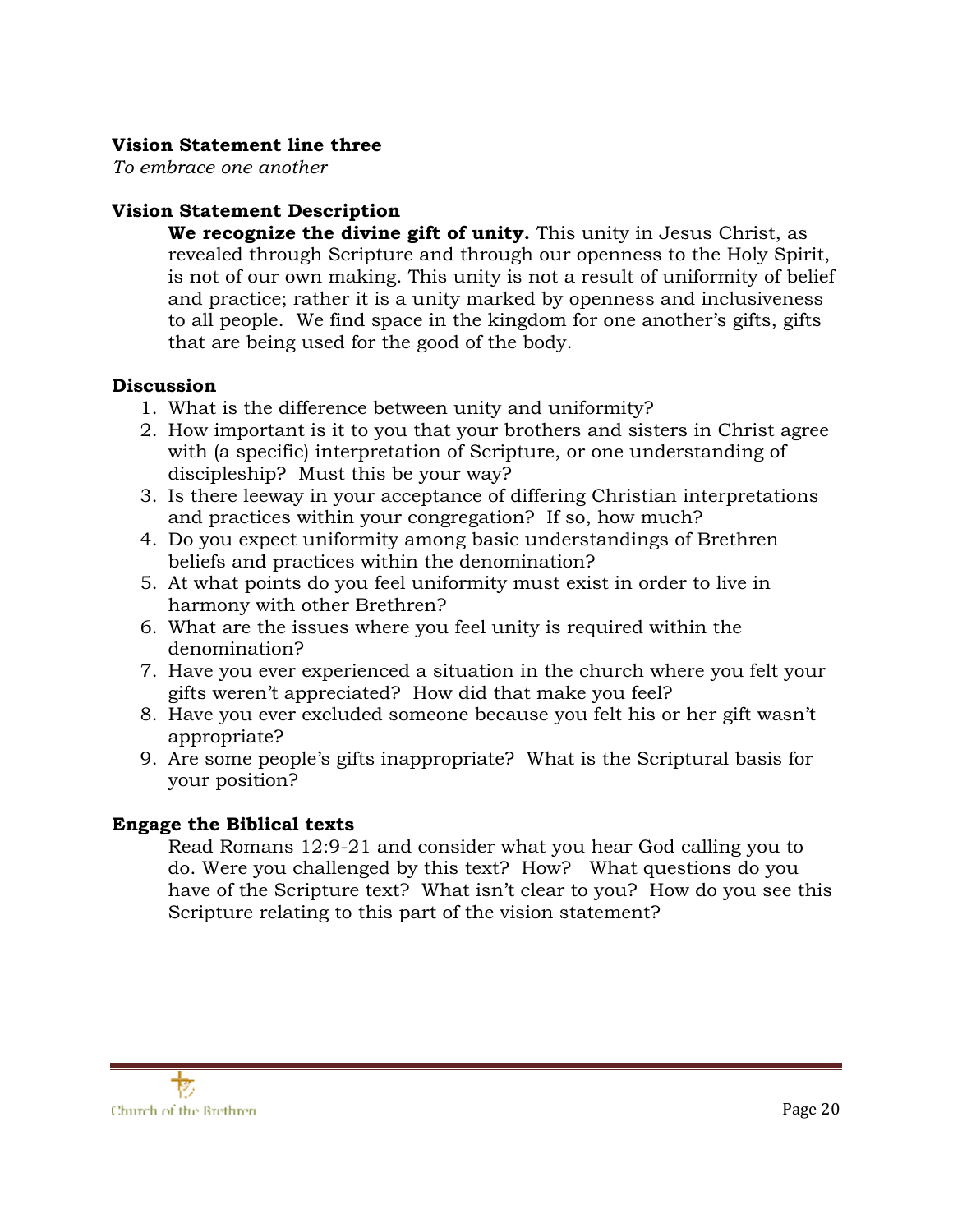### **Vision Statement line three**

*To embrace one another* 

# **Vision Statement Description**

**In the spirit of Matthew 18,** we are accountable to one another, and we live out the priesthood of all believers, while calling appropriate leadership, recognizing that there are a variety of gifts, that combine for the common good, and collectively build up the body. We pray for one another, advocate justice for one another, bear one another's burdens, build one another up, and listen to one another without judgment.

#### **Discussion**

- 1. How should God's love be expressed through you?
- 2. What evidence of God's love will others recognize through you?
- 3. How do we show God's love to people?
- 4. What does being accountable to one another mean to you?
- 5. What is your congregation doing to build up the body of Christ?
- 6. How do you and your congregation pray for one another, bear one another's burdens, and listen without judgment? Give examples.
- 7. Do you do the same with other churches in your community, with the District, and for the Church of the Brethren as a whole? In what ways?
- 8. How does your congregation acknowledge the variety of gifts that we all bring?

#### **Engage the Biblical texts**

Read Ephesians 4:25-5:20 and Colossians 3:11-17. What do you hear God calling you to do? What do these texts say about how your congregation is expected to behave? What message is God giving to our community through these Scripture texts?

**Next Session:** Agree to read and reflect on line four of the vision statement before the next meeting.

# **Close with prayer for discernment.**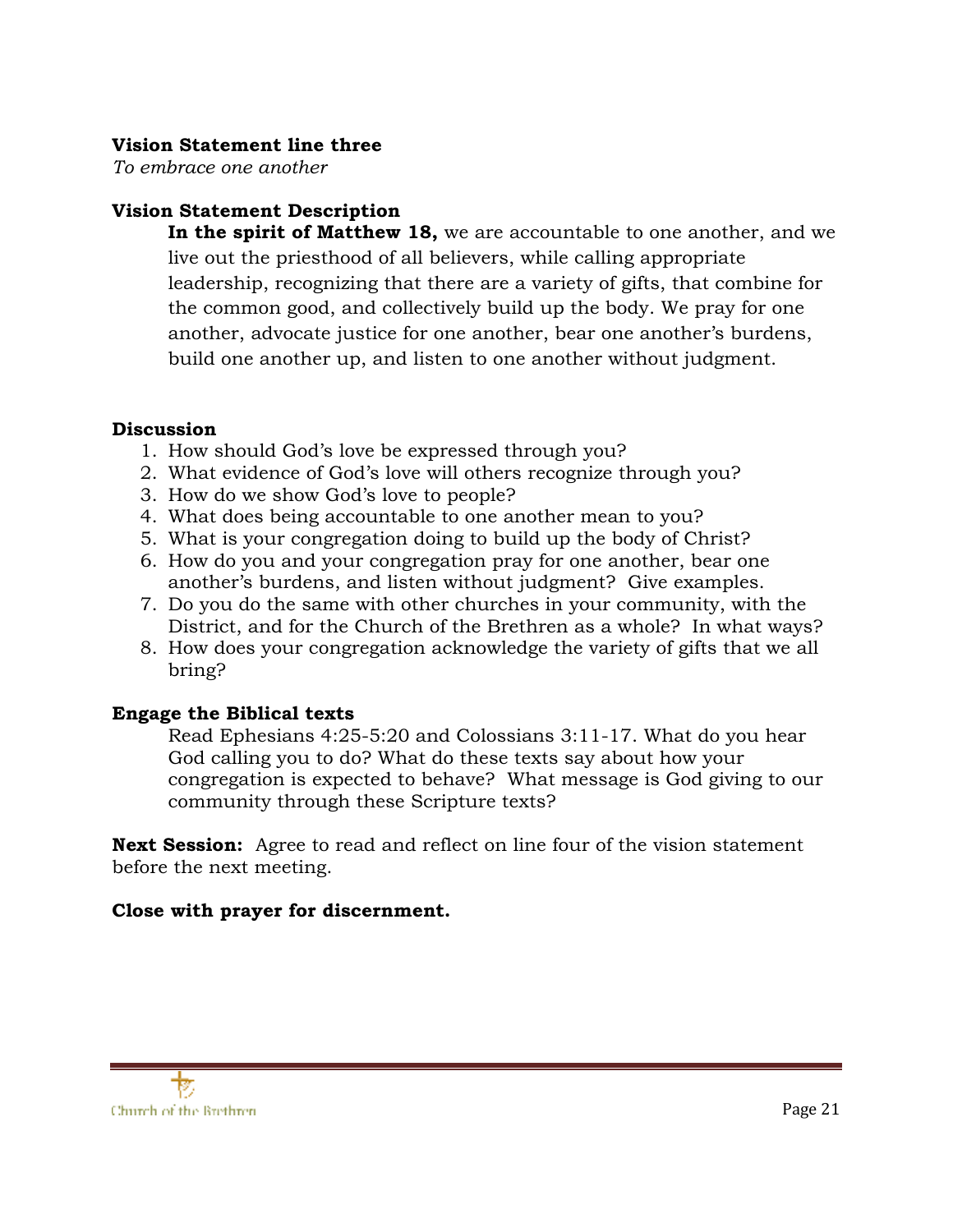# **Session 4**

 **Read the entire vision statement out loud**. Then **consider** the **fourth** line of the statement:

#### **Vision Statement line four**

*To express God's love for all creation.* 

#### **Vision Statement description**

**God loves the whole world.** Jesus came into the world to save it, not to condemn it. God expresses love even to those who are antagonistic to God. Jesus' prayer in John 17 expresses his desire that the world might know that God has sent him. God expresses love for all people, as well as the rest of creation.

#### **Discussion**

- 1. What is meant by creation? When you hear the term creation, what does it include?
- 2. How is God's love for creation manifested?
- 3. Do you think God "loves" creation? If so, what part of it and in what ways?
- 4. What is our role in extending God's love toward creation?
- 5. Do you or your congregation have an emphasis on creation care? If so, does it involve "winning souls to Christ" **and/or** caring for the physical, earthly creation?
- 6. What role does the Great Commission (Matthew 28:18-20) play in your efforts to express God's reconciling love?
- 7. How are we to imitate God's love for creation? Name some specific actions that you take to express this love.

#### **Engage the Biblical texts**

Read Genesis 1:24-31 and Psalm 36:5-6. Consider what you hear God calling you to do. Were you challenged by these texts? How? What questions do you have of these Scripture texts? What isn't clear to you? How do you see these Scripture passages relating to this part of the vision statement? What message is God giving to our community through these Scripture texts?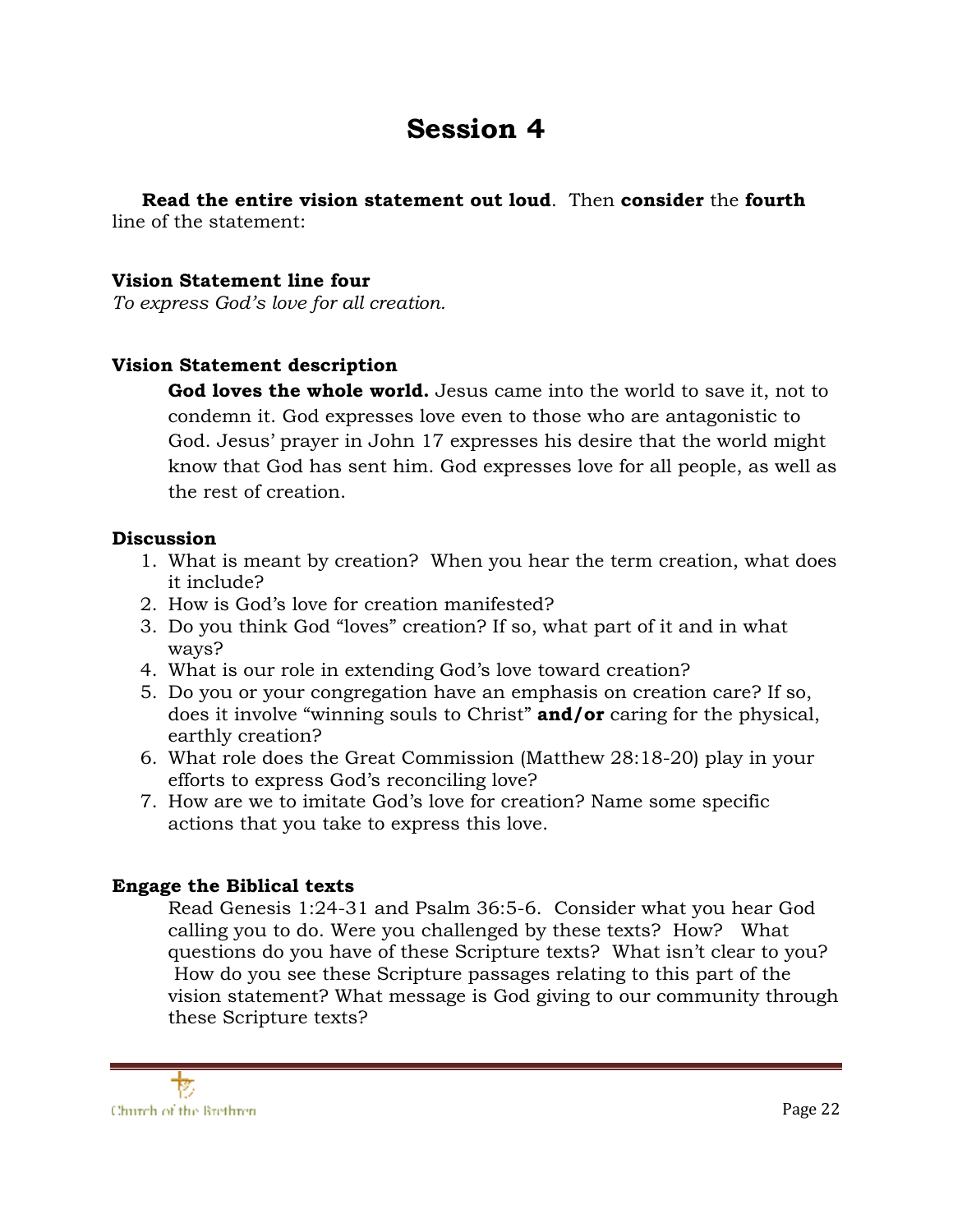#### **Vision Statement line four**

*To express God's love for all creation.* 

#### **Vision Statement description**

**The commands for us to love** are based on who God is and who God loves. Service, peacemaking, evangelism, and care for creation are some ways we express God's love. The Great Commission (Matthew 28:18-20) speaks of making disciples and the Sermon on the Mount (Matthew 5 -7) gives practical guidance for loving one another, two inseparable dimensions of expressing God's love. The messages of the prophets are filled with images of re-creation, the hope that the world will be transformed.

#### **Discussion**

- 1. How do you practice service, peacemaking, evangelism, and care for creation?
- 2. How are those practiced in a way that expresses God's love? What distinguishes those practices from a more secular approach?
- 3. Do you agree that the Great Commission (Matthew 28:18-20) and the Sermon on the Mount (Matthew 5-7) are inseparable dimensions of expressing God's love? Why or why not? Are both practiced in your life? Are both practiced in the life of your congregation?

#### **Engage the Biblical texts**

Read John 3:16-17 and consider what you hear God calling you to do. Were you challenged by this text? How? What questions do you have of the Scripture text? What isn't clear to you? How do you see this Scripture passage relating to this part of the vision statement? What message is God giving to our community through this Scripture text?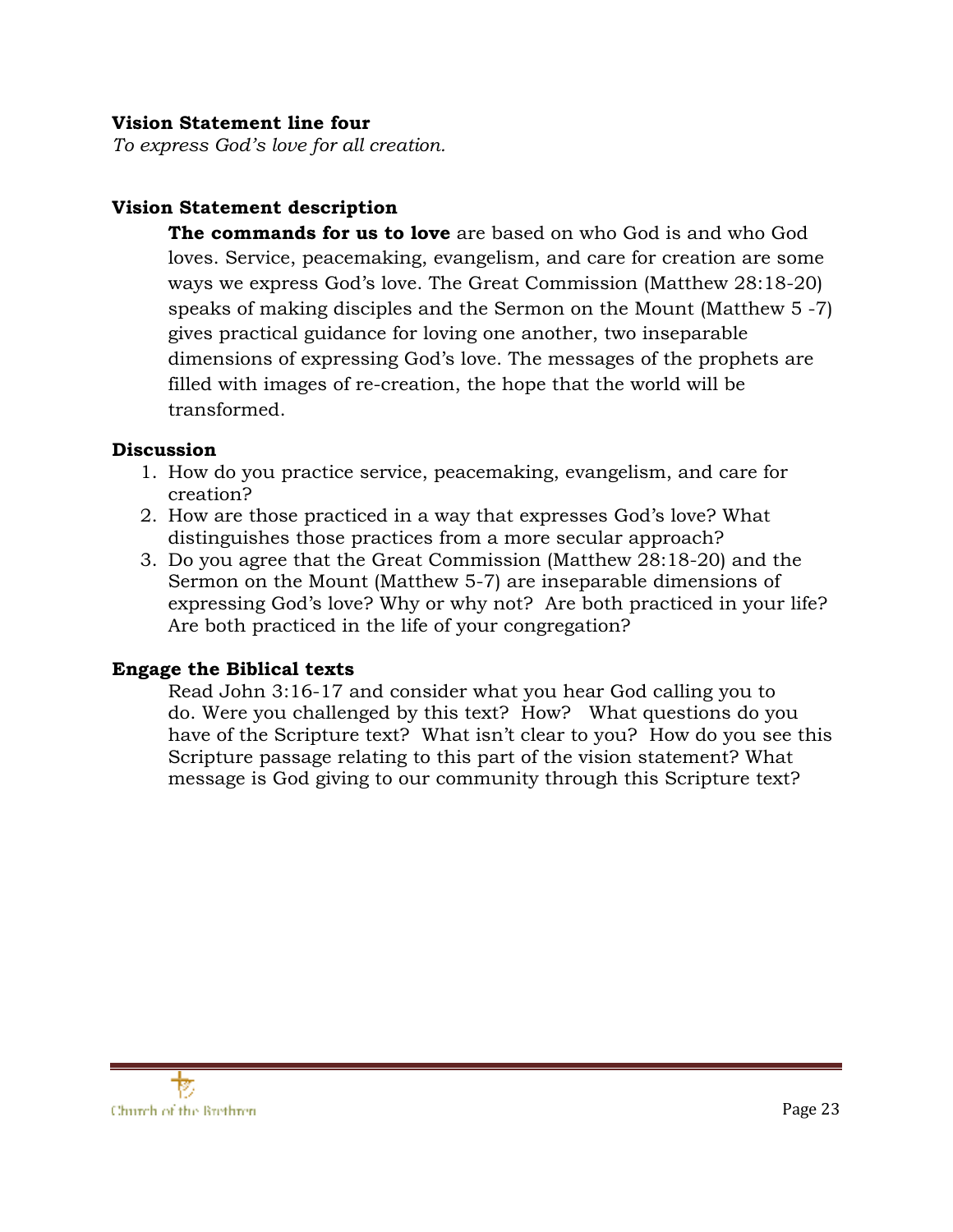#### **Vision Statement line four**

*To express God's love for all creation.* 

# **Vision Statement description**

**We confess our struggle with our place of privilege** and with the responsibility to express God's love for the whole world. We struggle with the complexities of our culture as they are manifest in political, social, economic, and religious systems. In the midst of this struggle we must depend upon God's love and grace, as we boldly live into God's vision of peace and shalom, whether globally or in our own homes and neighborhoods . Having surrendered to God and embraced one another, we are free to express God's love for all creation.

#### **Discussion**

- 1. Do you agree that most of us occupy a "place of privilege"? What does that phrase mean to you?
- 2. What parts of the "complexities of our culture" get in the way of expressing God's love for the whole world?
- 3. What can you do to work with the political, social, economic, and religious systems in order to be faithful to your calling? Is it possible to work independently of those systems?
- 4. Is it easier to "boldly live into God's vision of peace and shalom" globally, or in our own homes and neighborhoods? What factors complicate either arena? What factors facilitate living boldly in either arena?
- 5. How does surrendering to God and embracing one another free us to express God's love for all creation? What are some specific steps you or your congregation can take to express God's love for all creation, including the people that God has created?
- 6. Where we spend our money often shows our priorities. Jesus said, "where your treasure is, there will your heart be also." (Matthew 6:21) Evaluate how your personal budget and the financial practices of your congregation coincide with this vision statement.

# **Engage the Biblical texts**

Read Romans 8:18-25 and Revelation 21:1-5 and consider what you hear God calling you to do. Were you challenged by these texts? How? What questions do you have of these Scripture texts? What isn't clear to you? How do you see these Scripture passages relating to this part of the vision statement? What message is God giving to our community through these Scripture texts?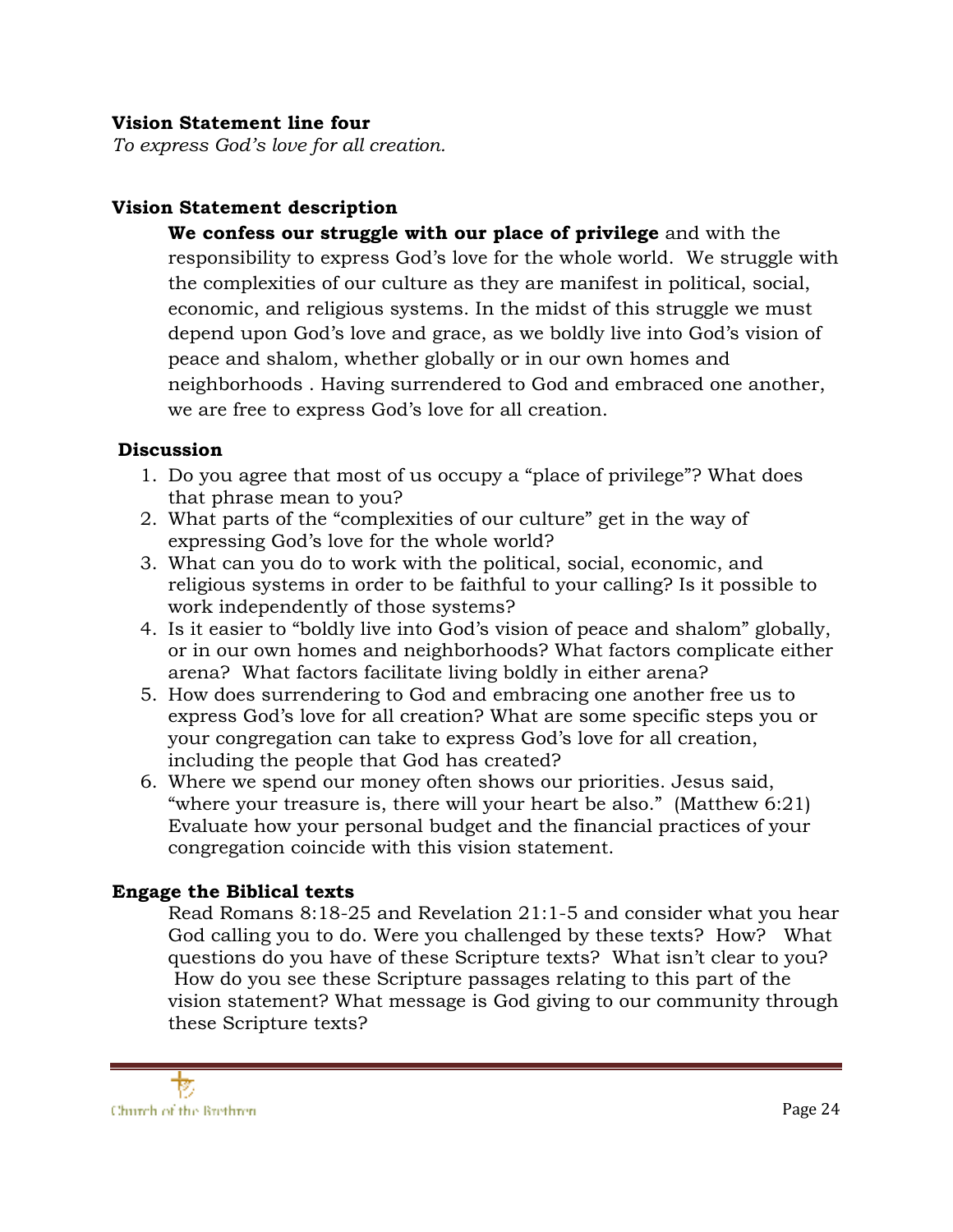**Reread** the entire Vision Statement as you close this session. Reflect on the study sessions and what you have learned.

- 1. What do you see God doing in the world, within the Church of the Brethren and through our life together?
- 2. Where have you personally been affirmed?
- 3. How have you been challenged?
- 4. What action steps are you considering or already taking in response to this vision?
- 5. What hopes and expectations do you hold for yourself, your congregation and/or agency, and the Church of the Brethren?
- 6. How will you serve and lead in pursuing those hopes and achieving those expectations?

**Conclude this study** with additional prayer for discernment.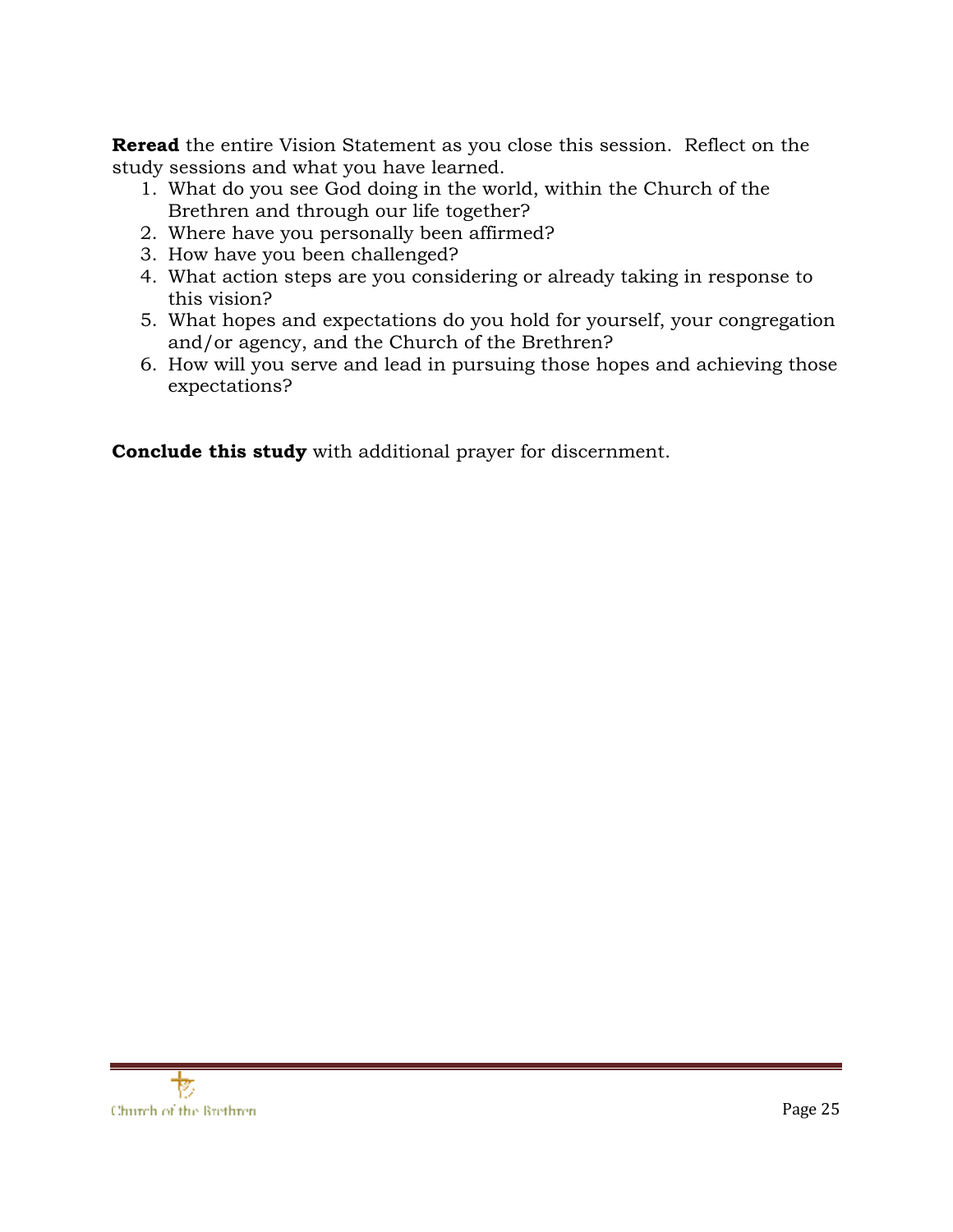# **Implementation Suggestions**

The following ideas for implementation are offered as suggestions and examples of how the Vision Statement might be engaged intentionally and purposefully. They are not intended to be prescriptive, but rather provocative in encouraging one another to live into and out of this common vision.

# **Standing Committee**

- 1. Determine a working model and organizational structure for promoting engagement with the vision statement
- 2. Review and revise the statement and accompanying documents to achieve ownership
- 3. Determine steps to present the vision statement to the Annual Conference
- 4. Consider forms of accountability for engaging the vision statement with the various partners within the Church of the Brethren
- 5. Develop processes for receiving feedback about the vision statement and its implementation from agencies, districts, congregations, and individuals
- 6. Participate together in a study process on the vision statement

# **Denominational Agencies**

- 1. Place the vision statement in dialog with current and emerging guiding documents and strategic commitments for your respective agency
- 2. Develop strategies for aligning guiding documents and strategic commitments with the denominational vision
- 3. Participate together in a study process on the vision statement
- 4. Provide feedback to the Standing Committee about their interaction with the vision statement

# **Districts**

- 1. Place the vision statement in dialog with current and emerging guiding documents and strategic commitments from each district
- 2. Develop strategies for aligning guiding documents and strategic commitments with the denominational vision
- 3. Participate together in a study process on the vision statement
- 4. Promote consideration of and engagement with the vision statement among congregations
- 5. Provide feedback to the Standing Committee about their interaction with the vision statement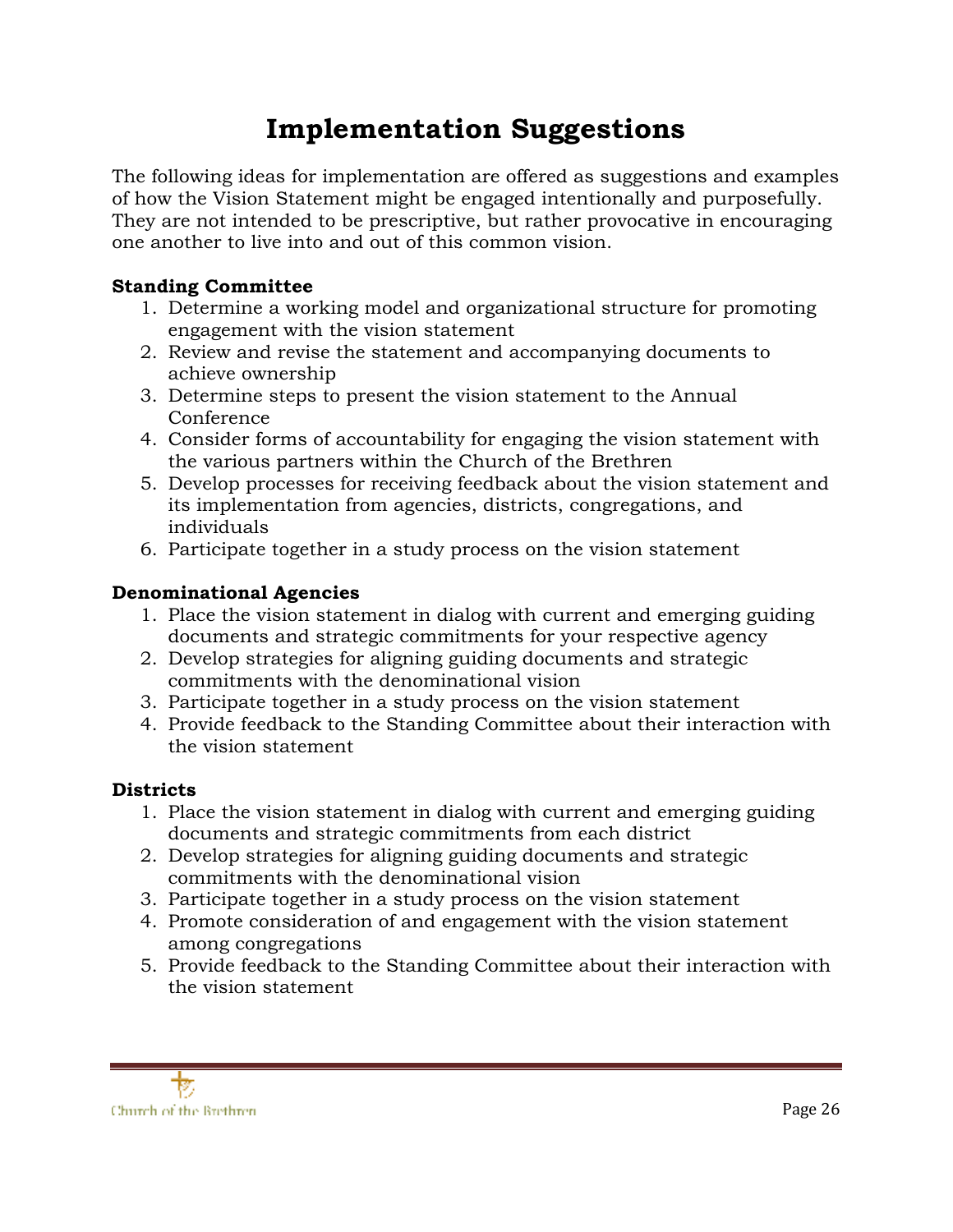# **Congregations**

- 1. Participate together in study of the vision statement (suggestions might include existing Bible study groups, Sunday school classes, small groups, board/committees/team leadership groups, intergenerational)
- 2. Promote consideration of and engagement with the vision statement among church members
- 3. Consider the vision statement as it relates to your congregation's vision and priorities
- 4. Actively align the congregation's vision, mission and priorities with the denominational vision
- 5. Provide feedback to the Standing Committee about your interaction with the vision statement

# **Individuals**

- 1. Use the vision statement and accompanying study materials as part of your regular devotional practices
- 2. Participate in your congregation's study of the vision statement
- 3. Consider how the vision statement relates to your personal mission and vocation commitments
- 4. Develop patterns of personal discipleship that align with the denominational vision
- 5. Provide feedback to the Standing Committee about your interaction with the vision statement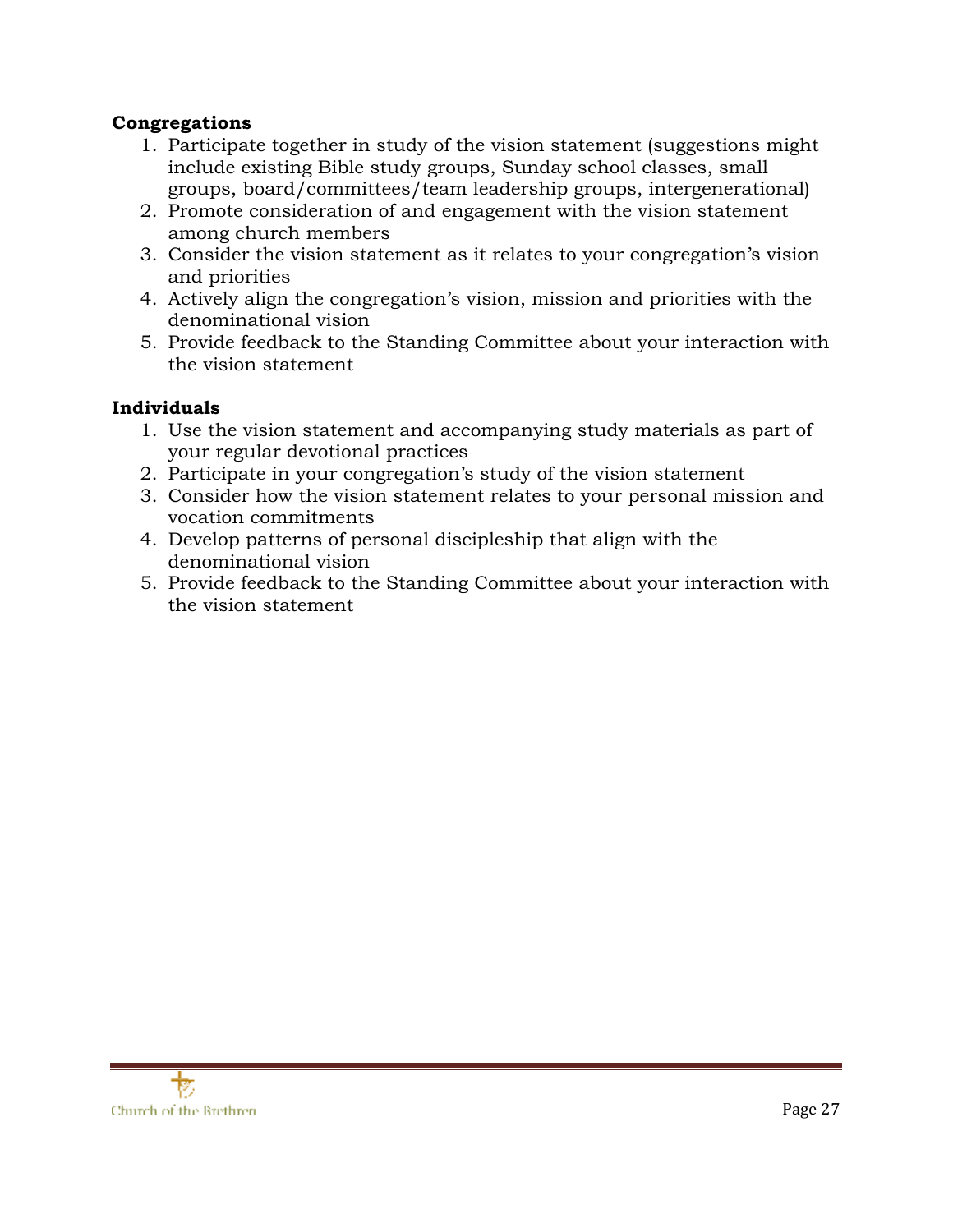# **Expanded Scriptural References**

#### *Through Scripture, Jesus calls us*

Genesis 12:1-3 (call of Abraham) Exodus 3:1-15 (call of Moses) Exodus 19:1-6 (Israel is called as a "priestly kingdom and a holy nation") Judges 6:11-7:23 (call of Gideon) 1 Samuel 3:1-21 (call of Samuel) Isaiah 6:1-13 (call of Isaiah) Jeremiah 1:4-10; 20:7-18 (call of Jeremiah; "fire shut up in my bones") Jonah (call and mission of Jonah) Matthew 4:18-22 (Jesus calls the fishermen) Matthew 8:18-22 // Luke 9:57-62 (people who reject call giving excuses) Matthew 9:9-13 // Luke 5:27-32 (Jesus calls Matthew/Levi) Matthew 10:5-23 // Mark 6:7-13 // Luke 9:1-6 (mission of the Twelve) Matthew 28:18-20 // Mark 16:14-18 (Great Commission) Luke 4:14-30 (Jesus' first sermon from Isaiah 61:1-3, which describes his mission and that of the church) Luke 10:1-24 (mission of the Seventy) Luke 19:1-10 (Jesus and Zacchaeus) John 1:35-51 (Jesus calls Philip and Nathaniel, and Peter and Andrew) John 4:1-42 (Jesus and the Samaritan woman) John 15:1-17 (if you love me, keep my commandments) John 20:19-31 (Jesus sends disciples with the Spirit; key "missional" text) Romans 8:28-30 (God calls us and we are to be conformed to the image of the Son) Romans 11:28-32 (the gifts and calling of God are irrevocable; and God may be merciful to all) 1 Corinthians 1:18-2:5 (consider your own call and the wisdom of God) 2 Timothy 3:14-17 (inspiration and usefulness of Scripture, which equips us for every good work)

2 Peter 1:3-11 (God's divine power and our calling as we "participate in the divine nature")

#### *To live as courageous disciples by word and action:*

Deuteronomy 30:11-14 (the word commanded is "not too hard for you, nor is it too far away" but is "in your mouth and in your heart for you to observe")

- Psalm 71:12-19, 22-23 (I will proclaim God's wondrous deeds)
- Psalm 89:1-2 (I will proclaim God's faithfulness, steadfast love; good as a liturgy)
- Psalm 145 (I will proclaim God's goodness and the character and actions of God)
- Daniel 3:16-18 (Shadrach, Meshach, and Abednego: "we will not serve your gods, even if God does not deliver us")

Matthew 5:3-11 (Beatitudes)

Matthew 6:25-34 // Luke 12: 22-34 (take no thought for your life, but depend on God's provision)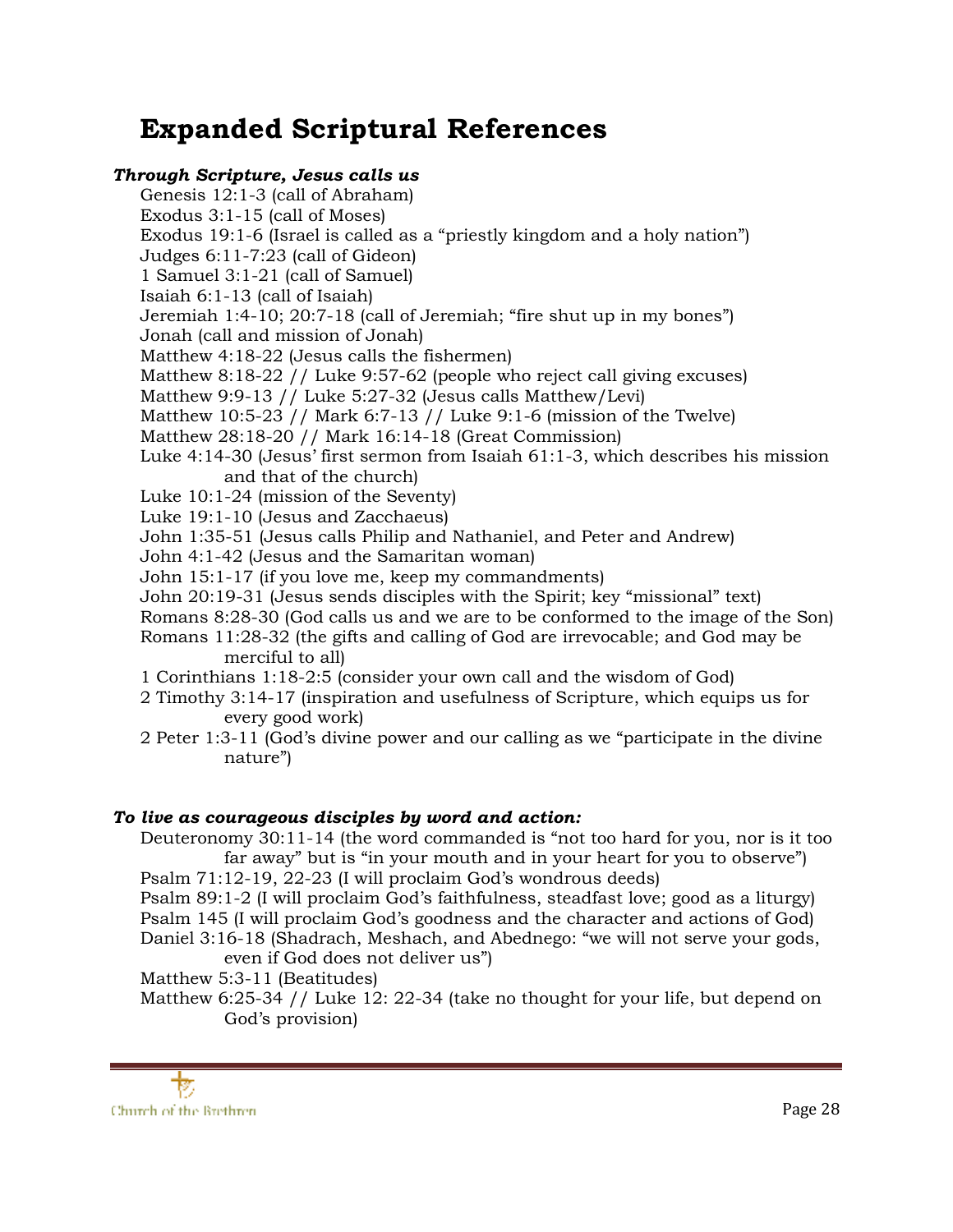Matthew 7:15-20 // Luke 6:43-45 (you will know true and false prophets by their fruits)

Matthew 19:16-30 // Mark 10:17-31 // Luke 18:18-30 (rich young ruler)

John 14:11-14 (those who believe will do what Jesus did and will do greater works)

John 20:19-23 (Jesus gives peace to the disciples who are being sent out)

Romans 10:5-17 (confess and believe and you will be saved; necessity of

proclaiming the good news)

2 Corinthians 5:16-21 (we are a new creation, with a ministry of reconciliation, to be ambassadors for Christ, so that we can all be reconciled to God)

Colossians 3:17 (in word and deed, do everything in name of Jesus for glory of God) 2 Timothy 4:1-5 (proclaim the message in good and difficult times)

James 1:22-27 (true religion is care for widow and orphans and living in holiness) James 2:14-26 (faith without works is dead)

- 1 Peter 2:9-10 (proclaim God's mighty acts)
- 1 Peter 2:11-12 (abstain from desires of flesh, conduct yourselves honorably, do honorable deeds so that God may be glorified)
- 1 Peter 3:13-17 (always be ready to talk about the hope that is in you)

#### *To surrender ourselves to God,*

Psalm 20:6-9 (do not trust in military power, but trust in God)

Psalm 37 (those who trust in God will never be forsaken)

Psalm 146 (do not trust in humans, but in God who protects those on the margins)

Isaiah 30:15-18 (trust and rest are salvation, depending on military power is

foolish, so wait for God; compare Isaiah 31:1-3)

- Isaiah 40:27-31 (God strengthens the powerless and renews the strength of those who wait)
- Matthew 6:25-34 // Luke 12: 22-34 (take no thought for your life, but depend on God's provision)
- Matthew 10:34-39 (take up your cross and follow me)
- Matthew 16:24-28 // Mark 8:34-9:1 // Luke 9:23-27 (take up your cross and follow me)
- Matthew 16:13-23 (Jesus' question: "who do you say that I am?")
- Mark 1:14-15 (repent, for the Kingdom of God is at hand)
- Luke 5:1-11 (Peter's call, moving out into deep water and casting nets again)
- Acts 2:37-42 (Pentecost, repent and be baptized, teaching, fellowship, breaking bread, and prayers)

Acts 16:25-34 (Philippian jailer: believe on the Lord Jesus and you will be saved) 1 Peter 5:7 (cast all your cares on God, who cares for you)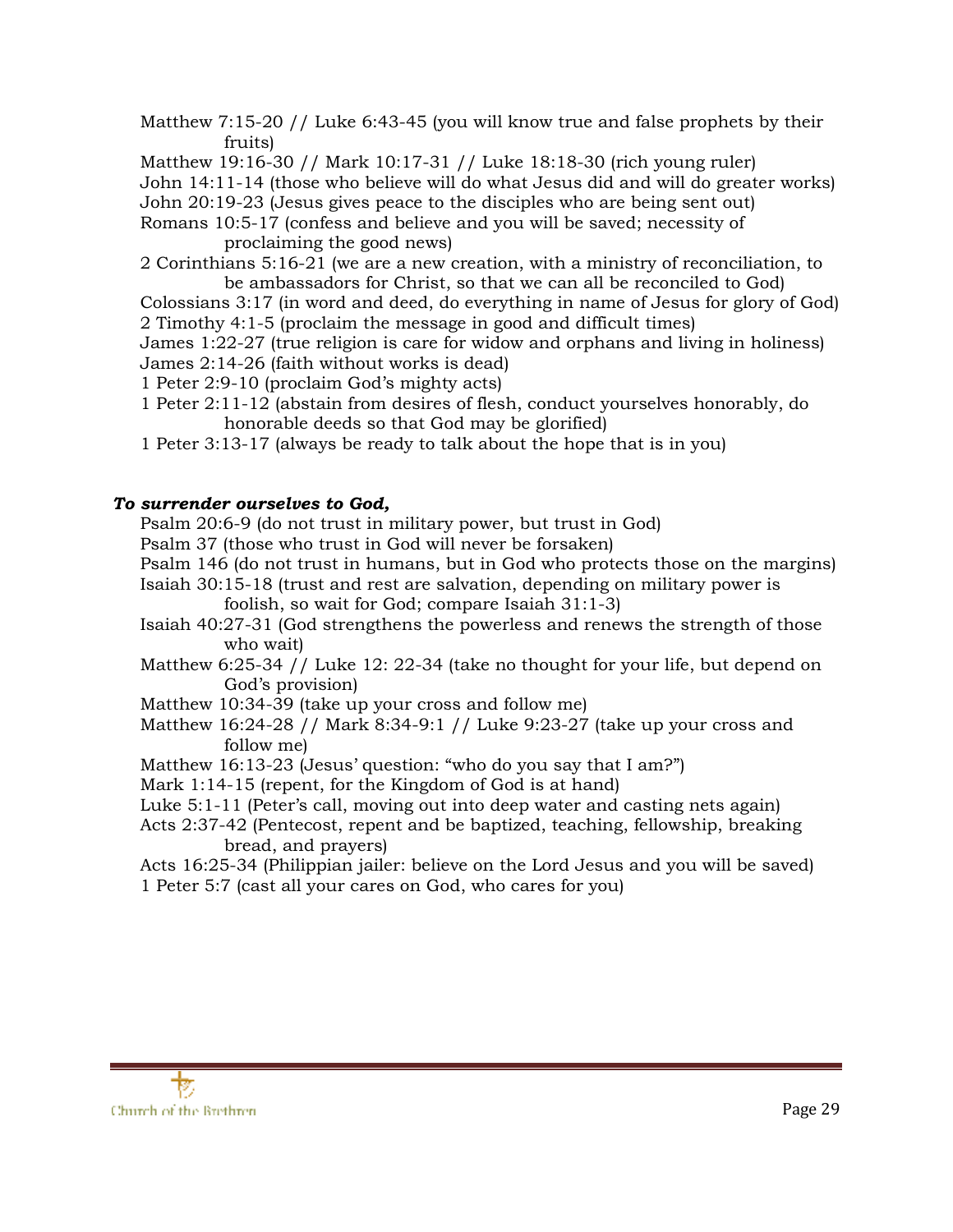#### *To embrace one another,*

- Genesis 50:15-21 (Joseph will not be "in the place of God" so he and his brothers are reconciled, as God "intended good" when the brothers intended harm)
- Isaiah 58:1-14 (true fasting is to "loose the bonds of injustice" and care for those in need)
- Amos 1:1-2:3 (nations are guilty for "crimes against humanity," especially during war and condemned)
- Amos 2:4-16 (Israel and Judah are guilty of violating Torah and for various forms of injustice and abuse, and condemned)
- Micah 6:6-8 (God requires justice, steadfast love, and humility)
- Zechariah 7:8-14 (showing mercy and caring for those on margins; if not, God will not listen)
- Zechariah 8:16-17 (proper actions toward one another)
- Matthew 5:6 (Blessed are the merciful)
- Matthew 5:9 (Blessed are the peacemakers)
- Matthew 7:1-5 // Luke 6:37-42 (judge not, lest you be judged; remove the log from your eye first and then assist your brother and sister)
- Matthew 18:15-20 (dealing with conflict in the church)
- Matthew 18:21-35 (extreme forgiveness as church practice)
- Matthew 25:31-46 (the "sheep" are the ones who care for those in need)
- John 15:1-17 (love one another as I have loved you)
- John 17:20-26 (Jesus' prayer for his followers to be in unity)
- Acts 2:42-47 (disciples united together in teaching, fellowship, breaking bread, prayers, sharing with one another, as there was need)
- Acts 4:32-37 (unity of disciples and sharing of goods, as there was need)
- Romans 12:9-21 (ethics for Christians; live in harmony and peace as much as it depends on you, outdo one another in showing honor)
- Romans 14:1-23 (judging other Christians and being judged by God, not allowing stumbling blocks, pursuing what makes for "peace and mutual upbuilding")
- Romans 15:5-7 (may God grant harmony, and thus glorify God)
- 1 Corinthians 12:1-31 (spiritual gifts, unity, living together as the Body of Christ)
- Galatians 5:13-15 (called to freedom, to be slaves to one another; the whole law is summed up as "loving your neighbor as yourself")
- Galatians 5:16-25 (works of the flesh and fruit of the Spirit and living properly with each other)
- Ephesians 4:1-6 (called to a worthy life, in humility and bearing one another, "maintaining the unity of the Spirit in the bond of peace")
- Ephesians 4:25-5:20 (behaving properly with one another; imitate God [only time in NT we are explicitly told to do so!] who forgives us, we should live in love)
- Colossians 3:11-17 (called into one body, to live in peace, bearing one another and forgiving one another)
- Titus 3:1-11 (be respectful and avoid those who promote divisions)
- Hebrews 3:12-14 (exhort one another daily to avoid the deceitfulness of sin)

Hebrews 10:24-25 (provoke one another to good deeds encouraging one another as you meet together)